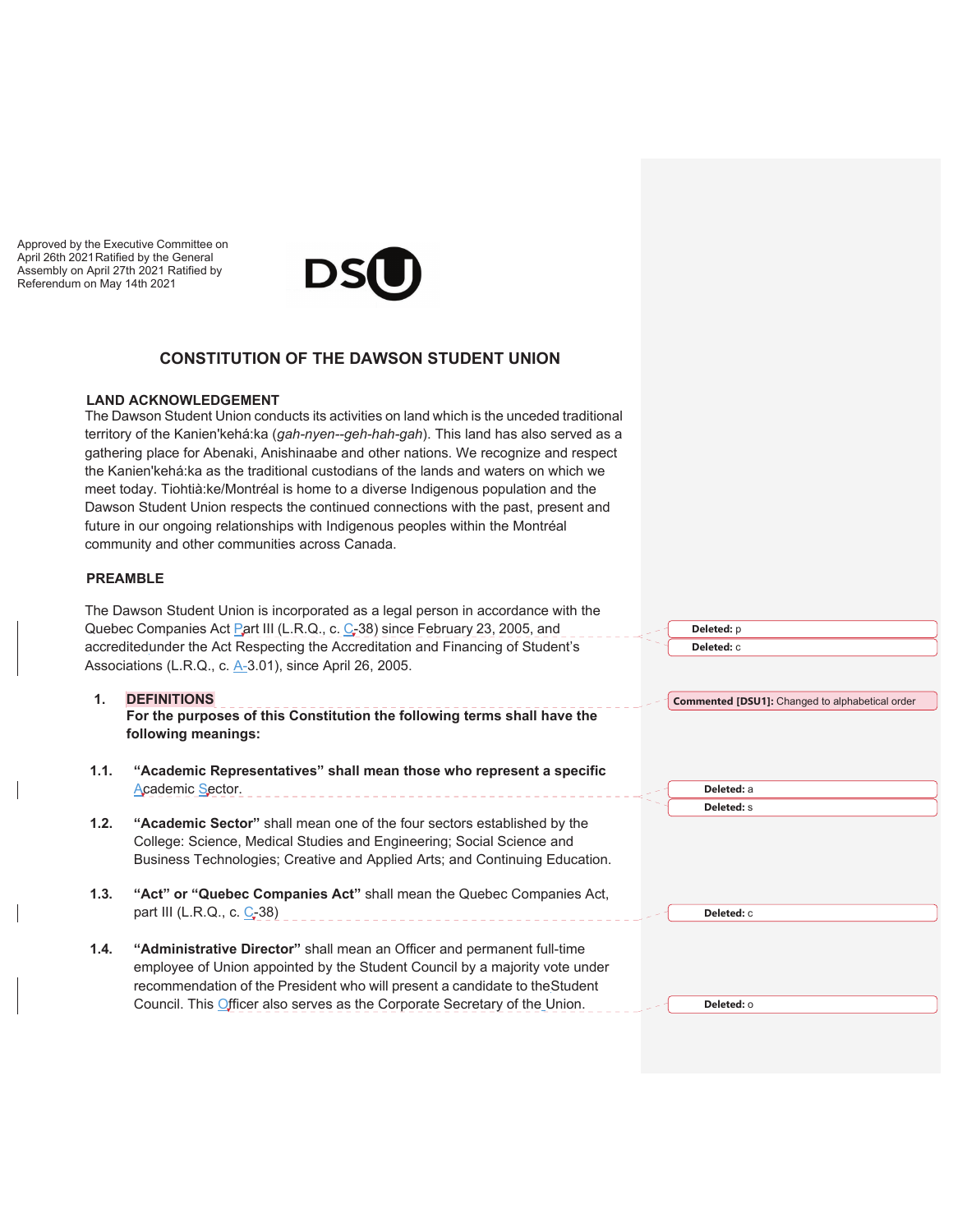| 1.5.  | "Board of Governors" shall mean Dawson College's Board of Directors.                                                                                                                                                                                                                           |                                                                                                                                                                                                               |
|-------|------------------------------------------------------------------------------------------------------------------------------------------------------------------------------------------------------------------------------------------------------------------------------------------------|---------------------------------------------------------------------------------------------------------------------------------------------------------------------------------------------------------------|
| 1.6.  | "Chair" shall mean the person elected to Chair meetings of the Student Council<br>who is also responsible for chairing General Assemblies of the Union.                                                                                                                                        |                                                                                                                                                                                                               |
| 1.7.  | "College" or "Dawson College" shall mean Dawson College, a Québec post-<br>secondary educational institution, established under the General and Vocational<br>College's Act (L.R.Q., c. c-29) having its head office at 3040 Sherbrooke Street<br>West, Montreal, Province of Québec, H3Z 1A4. | <b>Commented [DSU2]: Dawson College lists city as</b><br><b>Montreal</b>                                                                                                                                      |
| 1.8.  | "College Bodies" shall mean all constituted or informal bodies of the College in<br>accordance with the Act Respecting the Accreditation and Financing of<br>Students' Associations such as the Board of Governors                                                                             | Deleted: Westmount<br>Deleted: an                                                                                                                                                                             |
| 1.9.  | "Councillor" or "Student Councillor" shall mean those members of the<br>Student Council that have been elected to represent a specific Academic Sector<br>of the College.                                                                                                                      |                                                                                                                                                                                                               |
| 1.10. | "Days" shall mean a calendar day excluding Saturdays, Sundays and dayswhen<br>the College is closed, unless otherwise indicated.                                                                                                                                                               |                                                                                                                                                                                                               |
| 1.11. | "Division of Study" shall mean either Day-Time Students or Continuing<br><b>Education Students.</b>                                                                                                                                                                                            |                                                                                                                                                                                                               |
| 1.12. | "Email Addresses" shall mean both the College provided email address and<br>the personal email address provided by the student at the time of registration to<br>the College.                                                                                                                  |                                                                                                                                                                                                               |
| 1.13. | "Employee" shall mean a person who is employed by the Union on a<br>temporary or permanent basis, either full-time or part-time, to fulfill a given non-<br>elected function.                                                                                                                  | Deleted: basis                                                                                                                                                                                                |
| 1.14. | "Executive" shall refer to the group of Executive Officers as contemplated in<br>Article 9 of this Constitution.                                                                                                                                                                               |                                                                                                                                                                                                               |
| 1.15. | "Fall Semester" shall mean the period set by the Registrar of Dawson College<br>and approved by the Board of Governors during which educationalactivities take<br>place.                                                                                                                       | Deleted: <#>"Executive Officers" shall mean<br>only those Officers who have been elected by<br>the membership to fulfill the position of President<br>or Vice-President of a certain sector of the<br>Union.¶ |
| 1.16. | "Financial Year" shall mean a period of one year starting on June first (1st) to<br>May thirty-first (31 <sup>st</sup> ) of the following year.                                                                                                                                                |                                                                                                                                                                                                               |
| 1.17. | "Full-Time Student" shall mean a student who registers for at least four $(4)$<br>courses or one hundred and eighty (180) hours f instruction in a given semester.                                                                                                                             | Deleted: (180h) o                                                                                                                                                                                             |

 $\perp$ 

 $\overline{\phantom{a}}$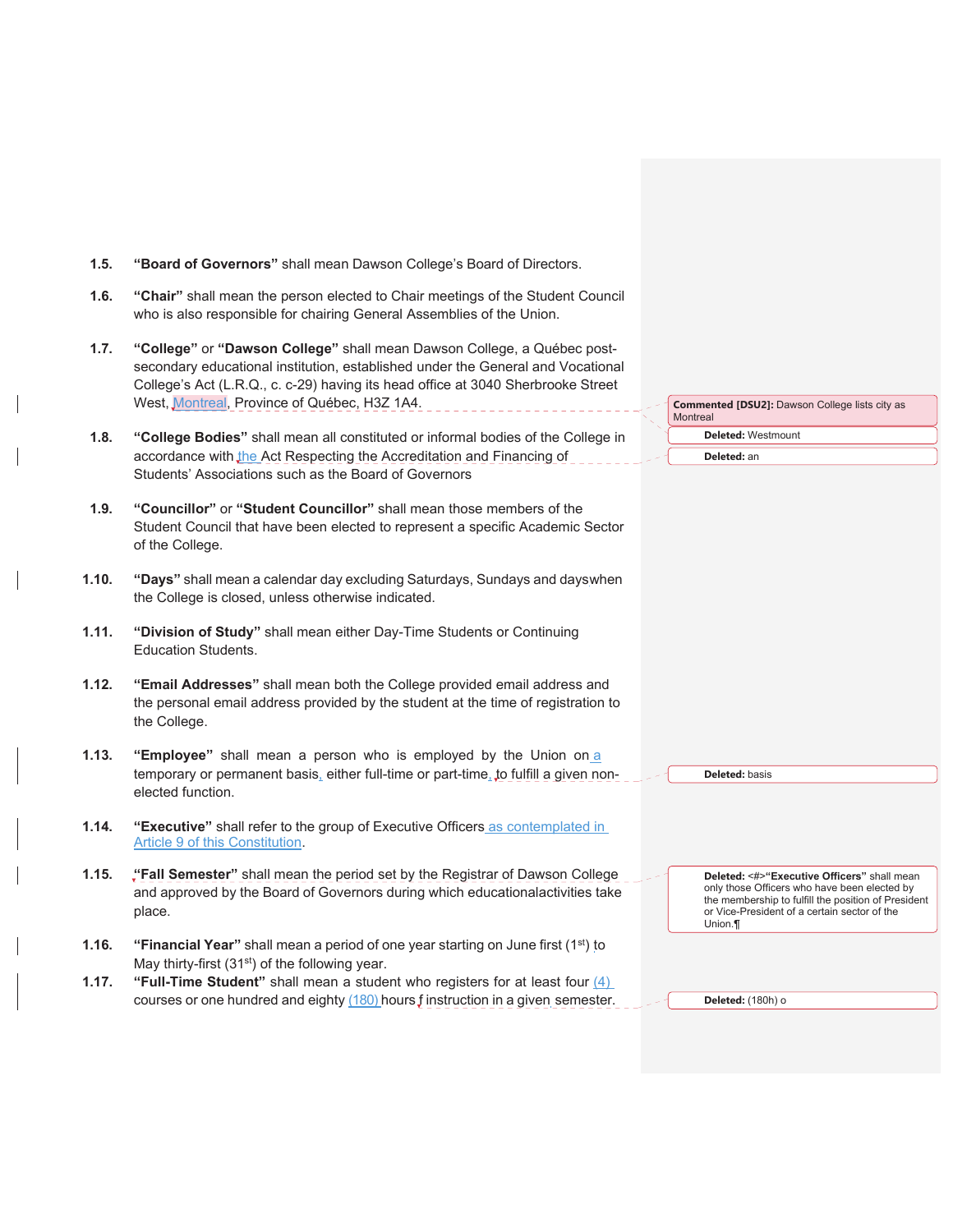| 1.18. | "Letters Patent" shall mean the Lettres Patentes issued by the Government of<br>Quebec which registers the Dawson Student Union as a non-profit legal person<br>and assigns its Québec Enterprise Number/Numérod'Entreprise du Québec<br>$(NEQ)$ . | Deleted: I                          |  |
|-------|----------------------------------------------------------------------------------------------------------------------------------------------------------------------------------------------------------------------------------------------------|-------------------------------------|--|
| 1.19. | "Members of the Student Council" shall mean all Councillors, voting<br>Executive Officers and Ex-Officio non-voting Officers.                                                                                                                      | Deleted: and<br>Deleted: .          |  |
| 1.20. | "Non-Executive Employees" shall mean employees who do not serve as<br>Officers of the Union and who do not require the approval of the Student<br>Council for hiring.                                                                              |                                     |  |
| 1.21. | "Officers" shall mean all officers of the Union which includes but is not limited<br>to the Executive Officers, Administrative Directorand Accountability Officer and<br>Chair.                                                                    | <b>Deleted: Returning Officers,</b> |  |
| 1.22. | "Part-Time Student" shall mean a student who registers for less than four $(4)$<br>courses or one hundred and eighty (180) hours of instruction in a given semester.                                                                               | Deleted: (180h)                     |  |
| 1.23. | "Phone Numbers" shall mean all phone numbers provided by the student_at<br>the time of registration to the College.                                                                                                                                |                                     |  |
| 1.24. | "Program of Study" shall mean any program offered by the College withina<br>given Academic Sector.                                                                                                                                                 |                                     |  |
| 1.25. | "Returning Officers" shall mean the Chief Returning Officer and the Deputy<br>Chief Electoral Officer.                                                                                                                                             |                                     |  |
| 1.26. | "Senate" shall mean the College's Academic Council.                                                                                                                                                                                                |                                     |  |
| 1.27. | "Student Council" shall mean the Board of Directors of the Union.                                                                                                                                                                                  |                                     |  |
| 1.28. | "Student Groups" shall mean any student-run organization accredited in<br>accordance with the Union's Standing Regulations.                                                                                                                        | Deleted: r                          |  |
| 1.29. | "Student Representatives" shall mean Members who are official                                                                                                                                                                                      | Deleted: m                          |  |
| 1.30. | representatives of the Union on the College Bodies.<br>"Student Representatives Caucus" or "Caucus" shall mean the group of all                                                                                                                    |                                     |  |
|       | Student Representatives chaired by the Vice-President of Academic Affairs &                                                                                                                                                                        | Deleted: p                          |  |
|       | Advocacy.                                                                                                                                                                                                                                          | Deleted: s and                      |  |
| 1.31. | "Student Status" shall mean whether the member is a part-time or full-time<br>student.                                                                                                                                                             |                                     |  |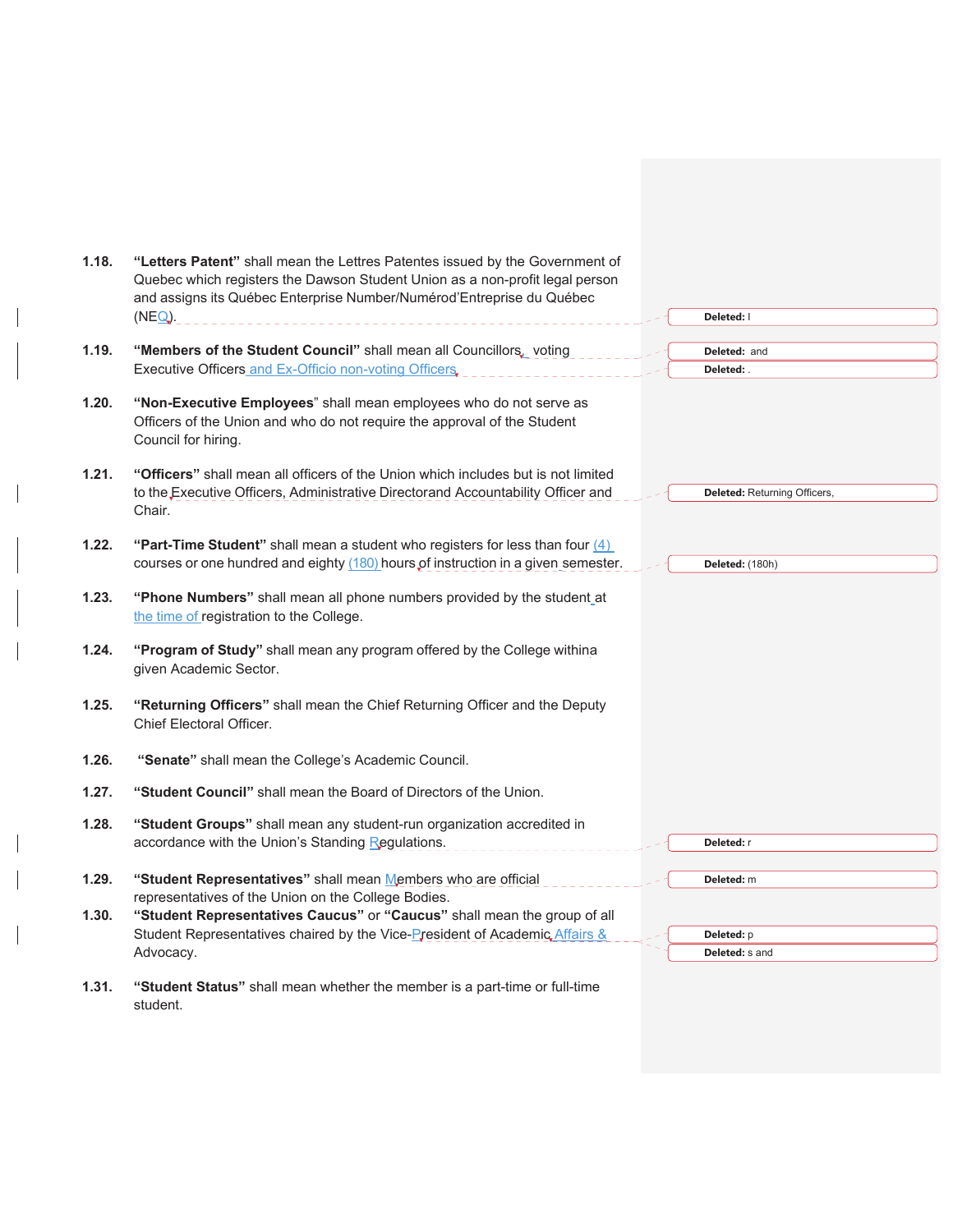| 1.32.      | "Union" shall mean the Dawson Student Union also commonly known as the<br>"DSU".                                                                                                                                                                                                               |            |
|------------|------------------------------------------------------------------------------------------------------------------------------------------------------------------------------------------------------------------------------------------------------------------------------------------------|------------|
| 1.33.      | "Winter Semester" shall mean the period set by the Registrar of Dawson<br>College and approved by the Board of Governors during which educational<br>activities take place.                                                                                                                    |            |
| 2.         | NAME (Supplementary Letters Patent and French Language Charter, Articles<br>$63 - 64 - 68$                                                                                                                                                                                                     | Deleted: a |
| 2.1.       | L'Association Étudiante de Dawson and its English version, the Dawson Student<br>Union, shall be the official names of the Union.                                                                                                                                                              |            |
| 3.         | <b>HEAD OFFICE</b>                                                                                                                                                                                                                                                                             |            |
| 3.1.       | Head Office (Quebec Companies Act, Article 219)<br>The head office of the Dawson Student Union is established in the city of<br>Montréal, Province of Québec. The Dawson Student Union may, in additionto the<br>foregoing, establish other offices elsewhere as the Student Council may, from |            |
|            | time to time, determine.                                                                                                                                                                                                                                                                       |            |
| 4.<br>4.1. | <b>OBJECTIVES</b><br>Objectives (Quebec Companies Act, Article 30 and Supplementary Letters                                                                                                                                                                                                    | Deleted: a |
|            | Patent)<br>The Union shall have the following objectives:                                                                                                                                                                                                                                      |            |
|            | a. to organize students on a democratic, co-operative basis for advancing                                                                                                                                                                                                                      |            |
|            | students' interests, and advancing the interests ofthe students' community;                                                                                                                                                                                                                    |            |
|            | b. to provide a common framework within which students can communicate,                                                                                                                                                                                                                        |            |
|            | exchange information, and share experience, skills, and ideas;<br>c. to bring students together to discuss and cooperatively achieve necessary<br>educational, administrative, and legislativechange wherever decision-making                                                                  |            |
|            | affects students;<br>d. to facilitate organizing services for students;                                                                                                                                                                                                                        |            |
|            | e. to achieve the goal of a system of post-secondary education which is<br>accessible to all, which is of high quality, which recognises the legitimacy of<br>student representation and the validity of Student's rights; and whose role in                                                   |            |
|            | society is clearlyrecognised and appreciated;                                                                                                                                                                                                                                                  |            |
|            | f. to organize activities promoting the social, recreational, and cultural interest<br>of the students at Dawson College;                                                                                                                                                                      |            |
|            | g. to represent the interests of Dawson College students to all levels of the<br>administration of Dawson College and to appointall students required to<br>represent the membership of their Union to all constituted or informal bodies                                                      |            |

 $\mathsf{l}$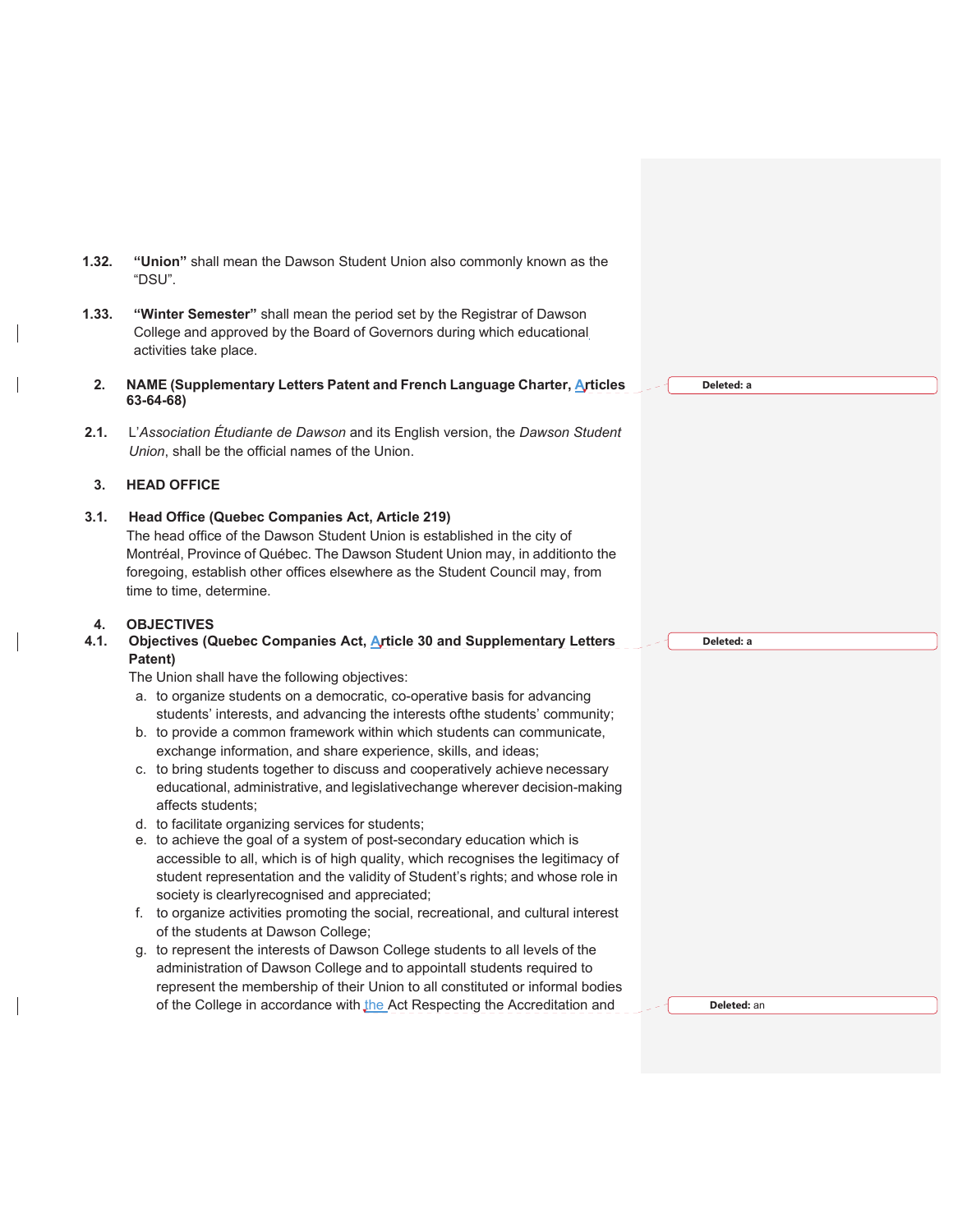Financing of Students' Associations.

#### **5. MEMBERSHIP**

#### **5.1. Membership Eligibility**

Every person enrolled in at least one class during the current semester at the College, who paid the membership fee, shall be deemed a Member, including both students deemed by the College to be part-time students (hereafter referred to as "Part-Time Students"), and full-time students (hereafter referred to as "Full-Time Students")<sub> $k$ --------------------------------</sub>

## **5.2. Membership Fee (Accreditation Act, Article 52)**

All Members shall pay a membership fee, as set forth in Annex A of this Constitution.

#### **5.3. Membership Under Extenuating Circumstances**

A Member who, for reasons beyond their control or caused by unilateral actions of Dawson College, cannot fulfill the membership requirements, shall continue to be deemed a Member if authorized by the Student Council by a majority vote.

#### **5.4. Honorary Membership**

The Student Council, by a two-thirds (%) majority vote at a meeting duly convened for that purpose, may, to recognize a special contribution to the Student Union, grant honorary membership to an individual who is not a Member, with no right to vote in elections, by-elections, general assemblies nor to run and hold an elected office in the Student Union or serve as the Chief Returning Officer.

## **5.5. Termination of Membership**

| Unless the articles otherwise provide, a membership is terminated when:          |          |  |
|----------------------------------------------------------------------------------|----------|--|
| a. the Member's resignation or death;                                            | Deleted: |  |
| b. the Member no longer meets the conditions for membership set out in this      |          |  |
| Constitution:                                                                    |          |  |
| c. the DSU is dissolved under the Quebec Companies Act.                          |          |  |
| The rights of a Member shall cease to exist on termination of the membership. In |          |  |
| the event of termination of membership, there shall be no reimbursement of any   |          |  |
| dues paid and dues still unpaid shall remain payable to the DSU.                 |          |  |
|                                                                                  |          |  |

**Deleted:** enrolled at the College shall be

deemed a Member…

**Deleted:** m

**Deleted:** m

#### **6. GENERAL ASSEMBLIES (Quebec Companies Act, Article 98) 6.1. Annual General Assembly**  The Annual General Assembly of the Members shall be held for the purpose of receiving and taking notice of the annual report of the Executive Officers and **Deleted: a Deleted:** e **Deleted:** e **Deleted:** Student Council, annual report of the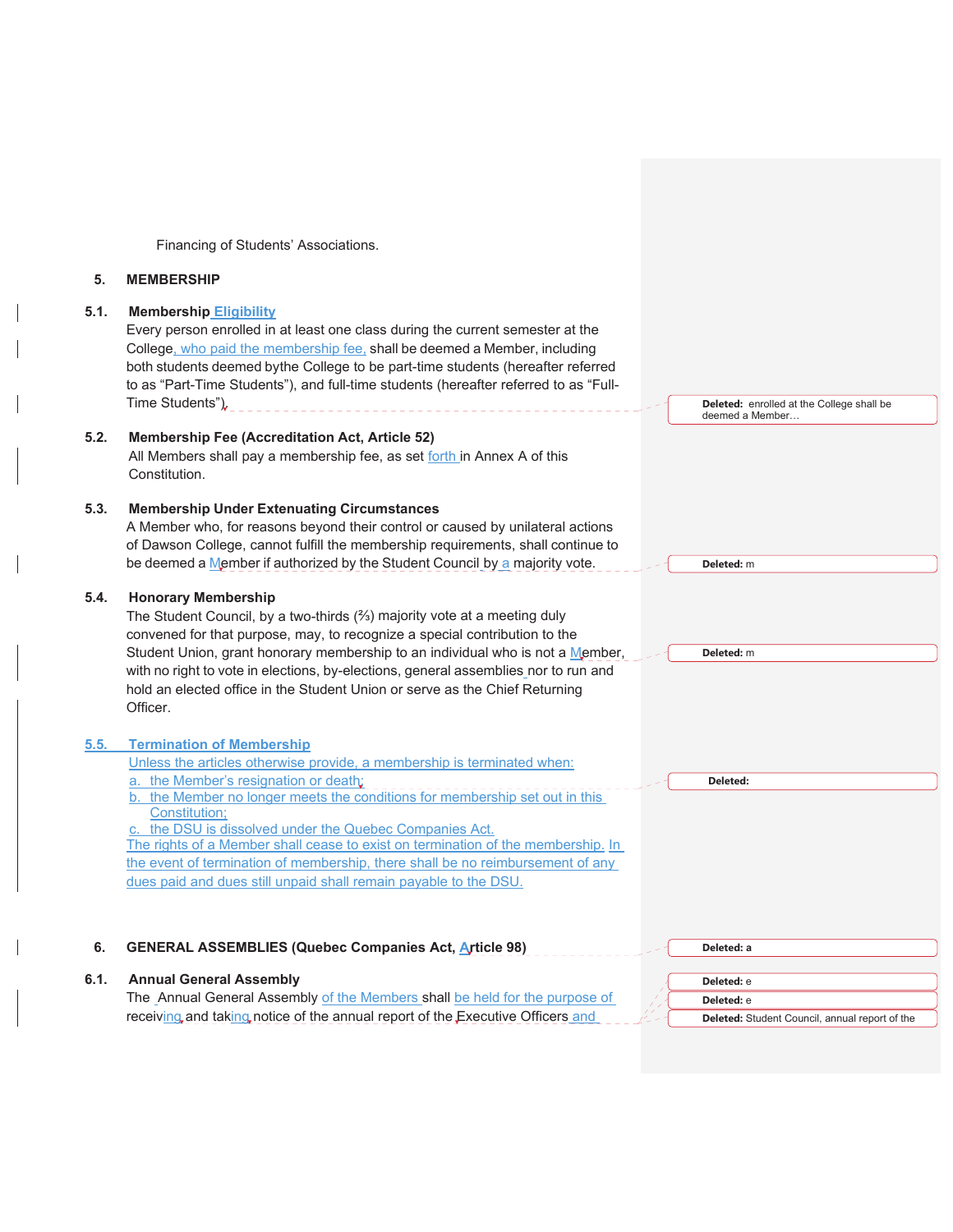Student Council, the financial statements of the Union, including the balance sheet, statements of revenue and expenditures and auditor's report, the nomination of the auditor. The Members shall take notice of, and decide on, any other matter which the General Assembly may legally consider. The General Assembly can also consider positions presented by the membership and Student Groups.

#### **6.2. Calling the Annual General Assembly**

The Student Council shall call an Annual General Assembly to be held oncein a given Financial Year in the Winter Semester. General Assemblies shall be called by way of a notice on the DSU website and social media accounts and, if the DSU has access to the members email addresses, by electronic mail, at least three (3) days prior to the meeting date. The notice of the meeting shall specify the place, the date, and the time.

#### **6.3. Place of Meeting**

General Assemblies shall be held at the main campus of the College, by using technological tools allowing a direct communication between the participants, or with a combination of the 2 methods.

#### **6.4. Calling Meeting of a Special General Assembly**

The Student Council shall call a Special General Assembly if requested to do so by the President, by a two-thirds  $(2/3)$  majority vote of the Student Council or by a petition in writing by no fewer than one hundred and fifty (150) Members of the Union from at least four (4) different Academic Sectors with no more than fifty (50) percent, being from any one Academic Sector. The President should exercise this power only in the case of an emergency impacting the liability and/or ability of the DSU to function. In case of a Special General Assembly to remove a Councillor from office, the petition in writing shall be supported by no fewer than three  $(3)$  percent, of the membership who have the right to vote for that Councillor.

For a Special General Assembly, the notice shall additionally specify the nature of the business to be transacted, in which case no business that is not germane to the nature specified in the notice shall be transacted. The notice must be sent no less than forty-eight (48) hours prior to the date set for the meeting. In the event that no motions are validly submitted, the General Assembly in question shall be cancelled.

#### **6.5. Notice and Agenda**

The notice and the agenda along with all relevant documentation shall be made available to the membership no less than three  $(3)$  days before a General Assembly. The agenda is set by the Student Council and *items* cannot be added **Deleted:** and

**Deleted:** , **Deleted:** and

**Deleted:** virtual means in the case of extenuating circumstances where in-person presence is not possible.using technological t

## **Deleted:** Furthermore, **Deleted:** t **Deleted:** a **Deleted:** s **Deleted:** (50%) **Deleted:** a

**Deleted:** in writing **Deleted:** 3%

**Deleted:** s

**Deleted:** or

**Deleted:** seventy-two (72) hours **Deleted:** amended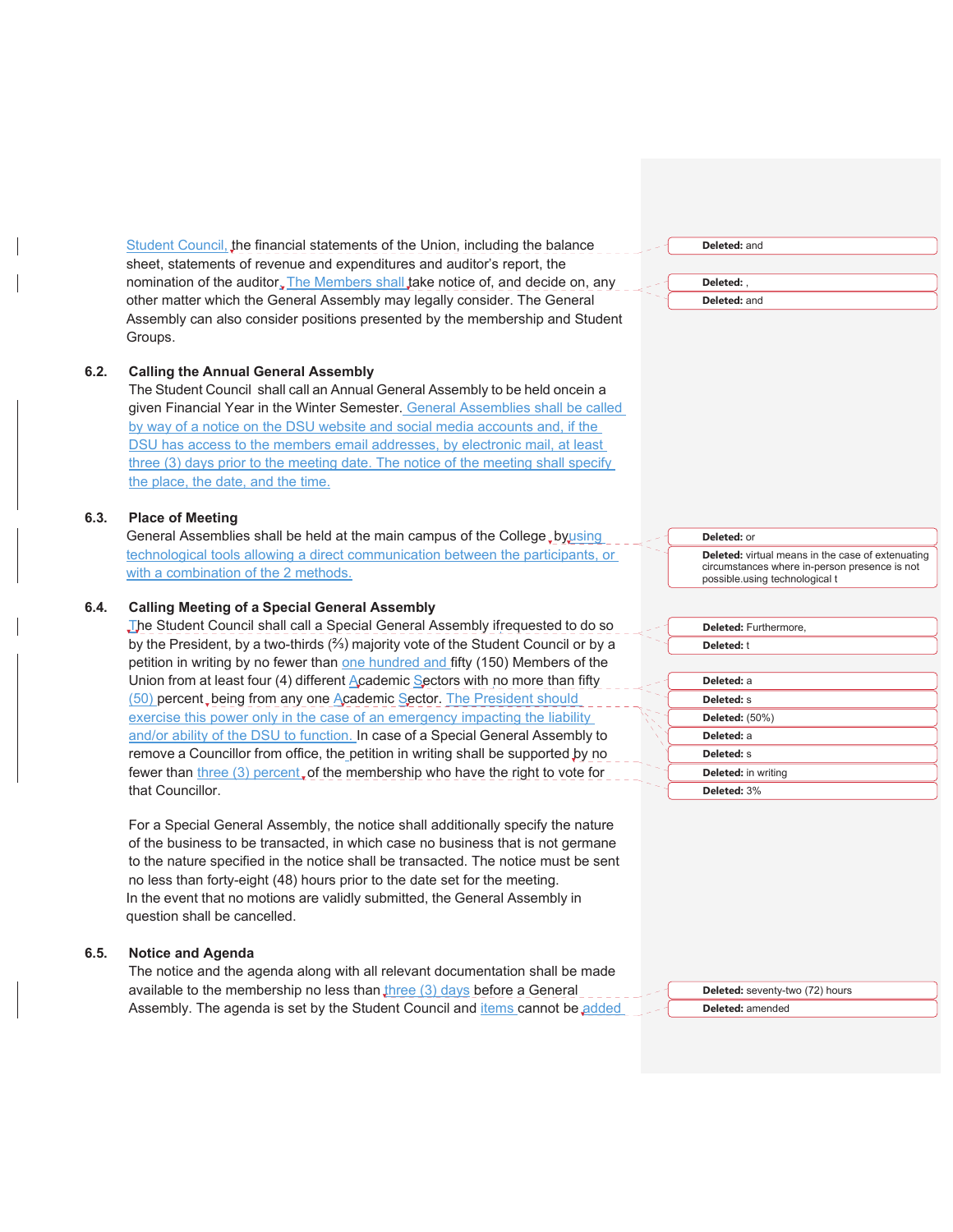at the General Assembly without unanimous consent. It shall be based on the following orders of business for Annual General Assemblies:

1. Adoption of the Minutes of the previous meeting.

- 2. Presentations and Announcements
- 3. Reports
	- a. Report of the Student Council
	- b. Reports of the Executive Officers
	- c. Auditor's Report (Financial Statements)
- 4. Special Orders
	- a. Appointment of the Auditor
- 5. New Business
	- a. Union Positions (if applicable)
- 6. Question Period

The agenda must specify the topic of discussion under the specific orders of business. In the case of Union positions, such positions must be submitted to the Chair at least three (3) days before the deadline to send the agenda. Such positions must respect Union policies and correspond to Standing regulations of the Union. In the event of a Special General Assembly, the agenda shall only include

item(s) for which the assembly was called for.

No notice is required for any adjourned meeting. At the continuance of the meeting, the Members may resume dealing with the business for which the original meeting was called.

#### **6.6. Quorum of the Annual General Assembly**

Quorum for a regular General Assembly shall be thirty (30) Members of the Union. The Chair and Secretary shall not be counted towards the quorum at the General Assembly, unless they are members.

If quorum is not reached at a General Assembly, those Members present shall have the power to adjourn the meeting and fix the time of the adjourned meeting.

#### **6.7. Quorum of a Special General Assembly**

Quorum for a Special General Assembly shall be three hundred (300) Members of the Union. In the case of a Special General Assembly for the removal of an Councillor of the Student Council, the quorum shall be three (3) percent of the student population of the Academic Sector constituency they represent. The Chair and Secretary shall not be counted towards the quorum at the General Assembly, unless they are members.

If quorum is not reached at a **Special General Assembly, those Members present** shall have the power to adjourn the meeting and fix the time of the adjourned meeting. No notice is required for any adjourned meeting. At the continuance of





**Deleted:** must follow

**Deleted:** s **Deleted:** - **Deleted:** (3%) **Deleted:** a **Deleted:** s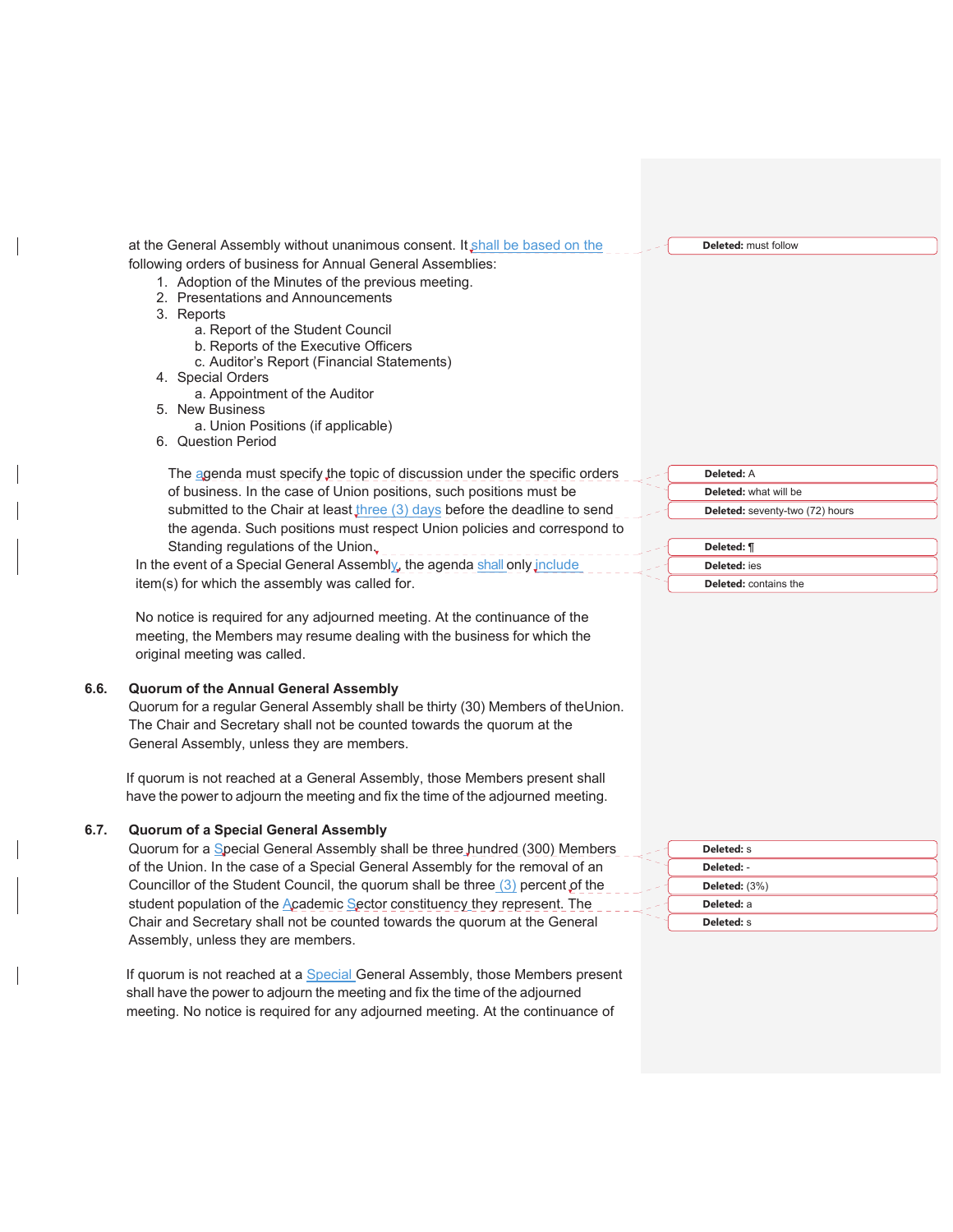|      | the meeting, the Members may resume dealing with the business for which the<br>original meeting was called.                                                                                                                                                                                                   |                                                      |  |
|------|---------------------------------------------------------------------------------------------------------------------------------------------------------------------------------------------------------------------------------------------------------------------------------------------------------------|------------------------------------------------------|--|
| 6.8. | <b>Rules of Procedure</b><br>General Assemblies shall be conducted according to the most recent editionof<br>Robert's Rules of Order, subject to any specialrules of procedure adopted by the<br>Student Council.                                                                                             | <b>Deleted:</b> in its most current edition,         |  |
| 6.9. | <b>Strike General Assembly</b><br>A Special General Assembly must be called to consider business related toa<br>Union strike. Quorum for a resolution to put the Union on strike shall be the same<br>as the quorum of a Special General Assembly.                                                            |                                                      |  |
|      | 6.10. Voting<br>All Members shall be eligible to vote at a General Assembly. Unless<br>otherwise provided for in the law, this Constitution, or the Standing regulations,<br>all questions submitted to the Members shall be decided by a simple majority<br>vote. Voting by proxy shall not be permitted.    |                                                      |  |
|      | The Chair and Secretary shall not have the right to vote at meetings of the<br>General Assembly, unless they are members.                                                                                                                                                                                     |                                                      |  |
|      | 6.11. Chair<br>The Chair of the Student Council shall also be Chair for all GeneralAssemblies.<br>In the event that such a Chair cannot be present, the Student Council may<br>appoint a temporary replacement.                                                                                               | Deleted: C                                           |  |
|      | 6.12. Secretary<br>The Secretary of the Student Council shall also record the minutes of the<br>General Assemblies. In the event that such a Secretary cannot be present, the<br>Student Council may appoint a temporary replacement.                                                                         | Deleted: chair                                       |  |
| 7.   | STUDENT COUNCIL (Quebec Companies Act, Section 83 and Supplementary<br>Letters Patent)                                                                                                                                                                                                                        | Deleted: s<br><b>Deleted: S</b>                      |  |
| 7.1. | Powers and Responsibilities (Quebec Companies Act, Sections 83 and 91)<br>The Student Council shall be the Board of Directors of the Union as required<br>under the Quebec Companies Act. It supervises the management and<br>administers the business and affairs of the Union and shall exercise all of the | Deleted: I<br>Deleted: p<br>Deleted: s<br>Deleted: s |  |
|      | powers of the Union, except for those which the Quebec Companies Act<br>expressly reserves to the Members, the whole subject to the provisions of the<br>Quebec Companies Act, the Constitution and the Standing Regulations.                                                                                 | Deleted: r                                           |  |

It shall do the following: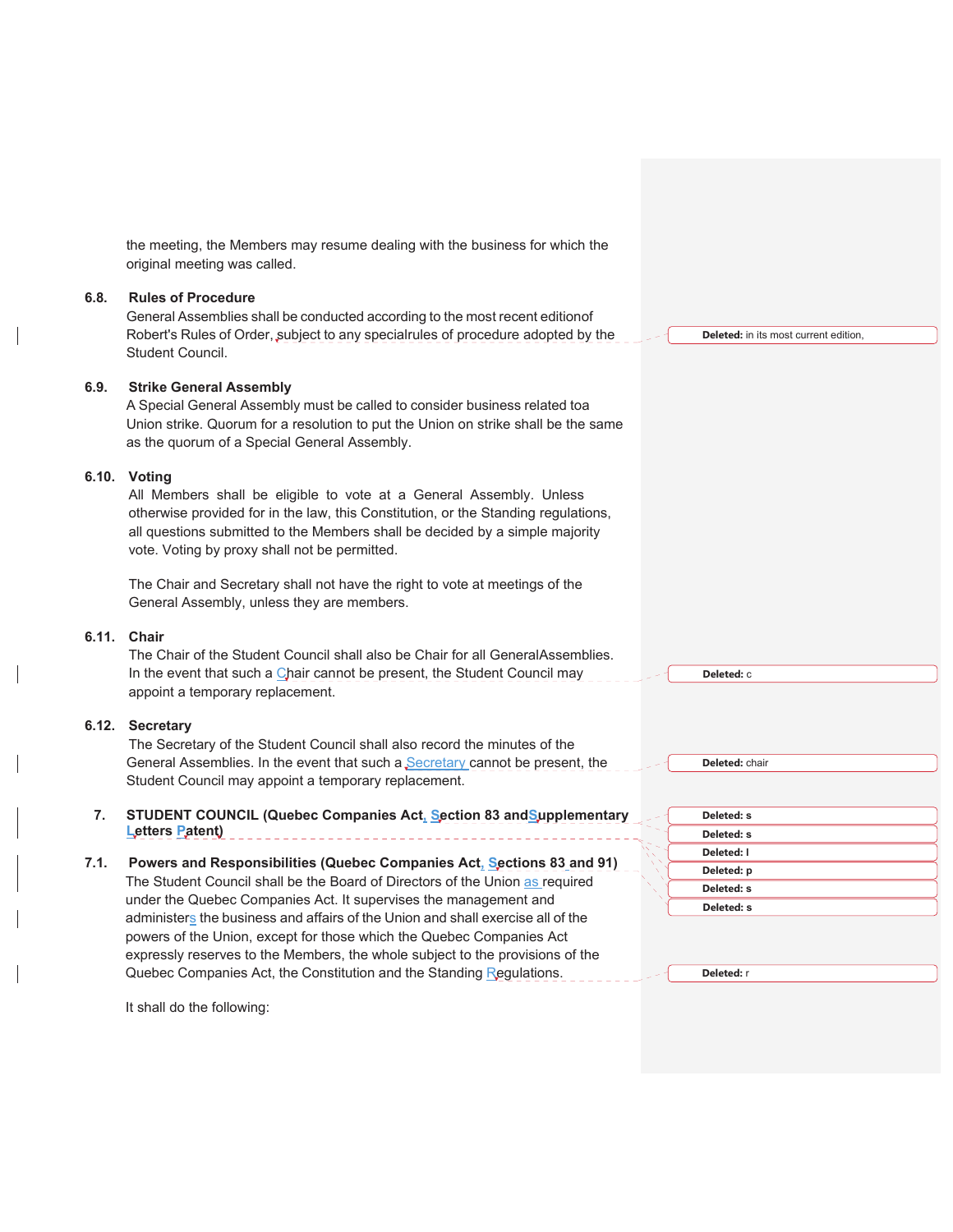- a. Set Standing Regulations for the Union
- b. Adopt the annual budget
- c. Adopt financial statements
- d. Be responsible for the general oversight of the Executive
- e. Create committees as deemed necessary by the Student Council

## **7.2. Composition (Quebec Companies Act, Article 87)**

## The Student Council shall comprise a total of twenty (20) voting members, six (6) non-voting members and two (2) non-voting advisors. The Student Council composition shall adhere to the following:

- a. Each Academic Sector at Dawson College which shall be represented by at least 1 (one) voting Councillor;
- b. The total number of Councillors will not surpass sixteen (16).
- c. The specific composition of the Student Council specified above shall be determined by the Student Council before calling any Election of the Student Council. The composition decided upon shall appropriately reflect the composition of the membership in the different Academic Sectors of the College.
- d. The President Vice-President Finance, Vice-President Operations & Services and Vice-President Academic Affairs & Advocacy shall be exofficio voting members of the Student Council;
- e. All **Executive Officers** not included in section (d), shall be non-voting exofficio members of the Student Council;
- f. The Administrative Director shall be an ex-officio non-voting member of the Student Council with respect to their duties as Secretary of the Union;
- g. The Chair shall be a non-voting ex-officio member of the Student Council in the exercise of their mandate as Chair of the Student Council.
- h. The Student Council can appoint two (2) advisors to the Student Council, upon recommendation of the President, who are alumni and/or members of the community at large, who shall become non-voting members from the date of their appointment until the end of the financial year.

#### **7.3. Qualifications**

The following persons shall not be eligible for the office of Student Councillor;

- a. Persons who have not yet reached the age of majority, upon taking office;
- b. Persons who are not qualified due to the institution of a regime of protective supervision in their respect or by one of the common causes of extinction of obligations provided for by law, such as if such person is recognized by a court as having lost the ability to reason, if such person becomes bankrupt, suspends their payments or if such person makes arrangements with their creditors;
- c. Persons who are not members or a student of the Academic Sector for which they seek to represent;
- d. Persons who hold a Returning Officer position and/or intends on assisting the Returning Officers in their duties during the election cycle;
- e. Persons who would hold more than one position during their given mandate in one or more of the following: Student Groups, Executive and/or Student Council; and

**Deleted: a Deleted:** be composed of **Deleted:** fourteen **Deleted:** 14 **Deleted:** and seven **Deleted:** 7 **Deleted:** be composed of **Deleted:** twelve **Deleted:** 2 **Deleted:** s **Deleted:** c **Deleted:** a **Deleted:** s **Deleted:** and **Deleted:** of **Deleted:** o **Deleted:** of the Union, notwithstanding **Deleted:** 

**Deleted:** fo the **Deleted:** such p **Deleted:** such p **Deleted:** to be a Councillor

| Deleted: such p |  |
|-----------------|--|
|                 |  |
| Deleted: Such p |  |
|                 |  |
| Deleted: Such p |  |

**Deleted:** g

**Deleted:** R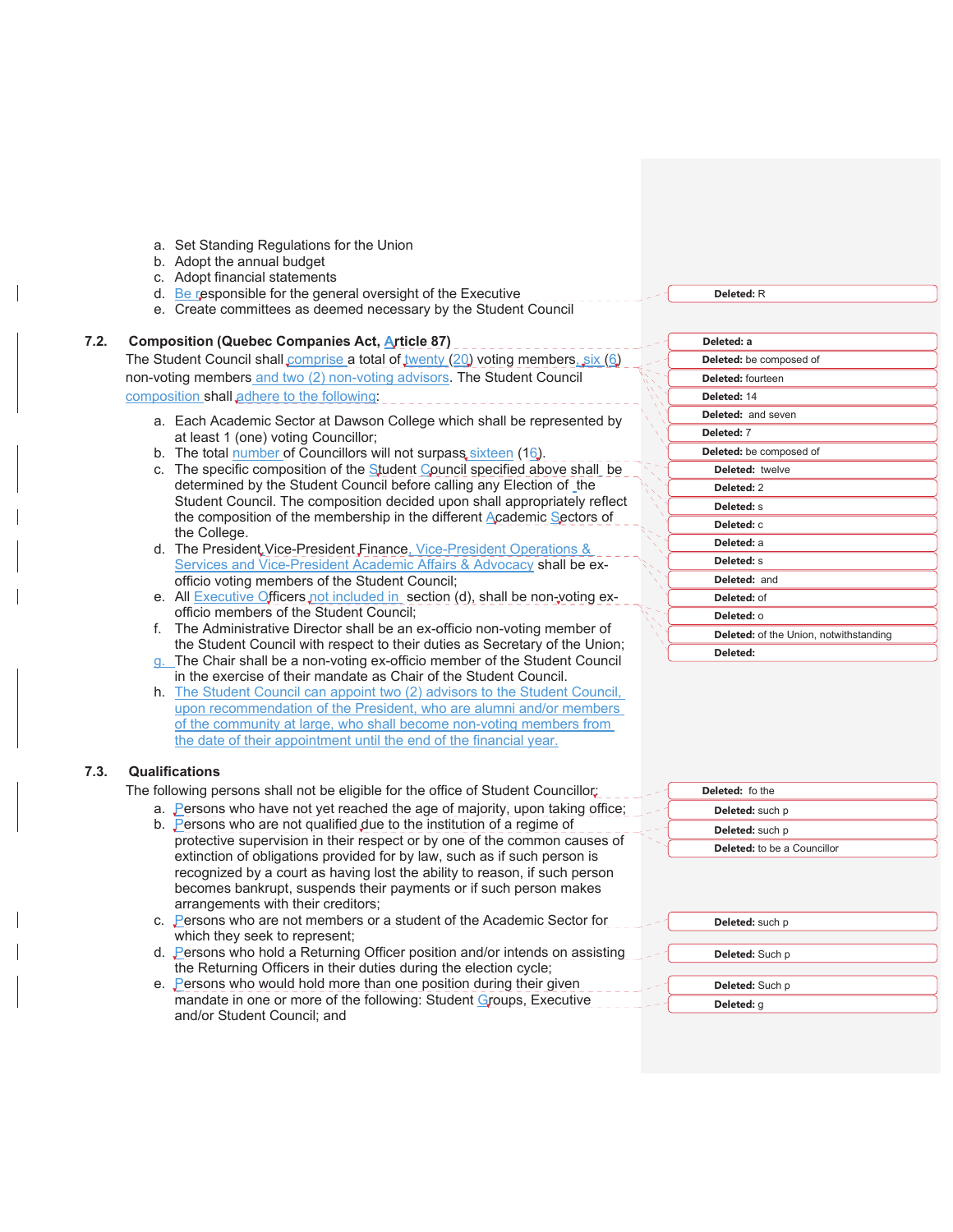|      | f. Persons who are employed by the Union.                                                                                                                                                                                                                                                                                                                                                                                                                                                                                                                                                                                         | Deleted: Such p                 |  |
|------|-----------------------------------------------------------------------------------------------------------------------------------------------------------------------------------------------------------------------------------------------------------------------------------------------------------------------------------------------------------------------------------------------------------------------------------------------------------------------------------------------------------------------------------------------------------------------------------------------------------------------------------|---------------------------------|--|
| 7.2. | <b>Term of Office</b><br>The term of each Councillor of the Union commences on the first (1st) of June<br>following their election and will end on the following thirty-first (31st) of May.                                                                                                                                                                                                                                                                                                                                                                                                                                      |                                 |  |
| 7.3. | <b>Election</b><br>The Councillors shall be elected by and from the Members of the Unionwho are<br>part of the Academic Sector for which they seek office.                                                                                                                                                                                                                                                                                                                                                                                                                                                                        | Deleted: a<br><b>Deleted: S</b> |  |
| 7.4. | Resignation<br>Any Councillor may resign from office at any time by forwarding a letter of<br>resignation to the Chair and Administrative Director by electronic mail, courier or by<br>registered mail. Theresignation shall become effective on the date when the letter<br>of resignationis sent to the Union or on such other date as may be specified in the<br>letter.                                                                                                                                                                                                                                                      |                                 |  |
| 7.5. | <b>Removal from Office (Supplementary Letters Patents)</b><br>Any Councillor who misses three (3) meetings without justifiable cause shall be<br>deemed to have resigned from the Student Council. A Councillor who has a<br>justifiable cause may ask the Council to excuse them for their absence.                                                                                                                                                                                                                                                                                                                              | Deleted: d                      |  |
|      | Any Councillor may be removed from office by the Members who have the right<br>to elect that Councillor, at a Special General Assembly called in accordance with<br>this Constitution.                                                                                                                                                                                                                                                                                                                                                                                                                                            | Deleted: m                      |  |
|      | The Councillor against whom a request for removal from office is directed shall<br>be notified of the place, the date, and the time of the meeting of the Student<br>Council called to remove them within the same time frame as that provided by<br>the Constitution for the calling of such a meeting of the Student Council. Such<br>Councillor shall have the right to attend and to address the meeting or, in a<br>written statement read by the Chair, to put forth the reasons<br>why such Councillor opposes the proposed removal from office. Such Councillor<br>shall not have the right to vote on their own removal. | Deleted:                        |  |
| 7.6. | <b>End of Term of Office</b><br>The term of office of a Councillor shall end in the event of death, resignation,<br>removal from office or where the Councillor ceases to be qualified to be a<br>Councillor in accordance with the Constitution.                                                                                                                                                                                                                                                                                                                                                                                 |                                 |  |
| 7.7. | <b>Replacement and Vacancy</b><br>A Councillor whose term of office ends in accordance with the previous section<br>shall be replaced, from among the Members, by a resolution of the Student                                                                                                                                                                                                                                                                                                                                                                                                                                     |                                 |  |

 $\overline{\phantom{a}}$ 

 $\overline{\phantom{a}}$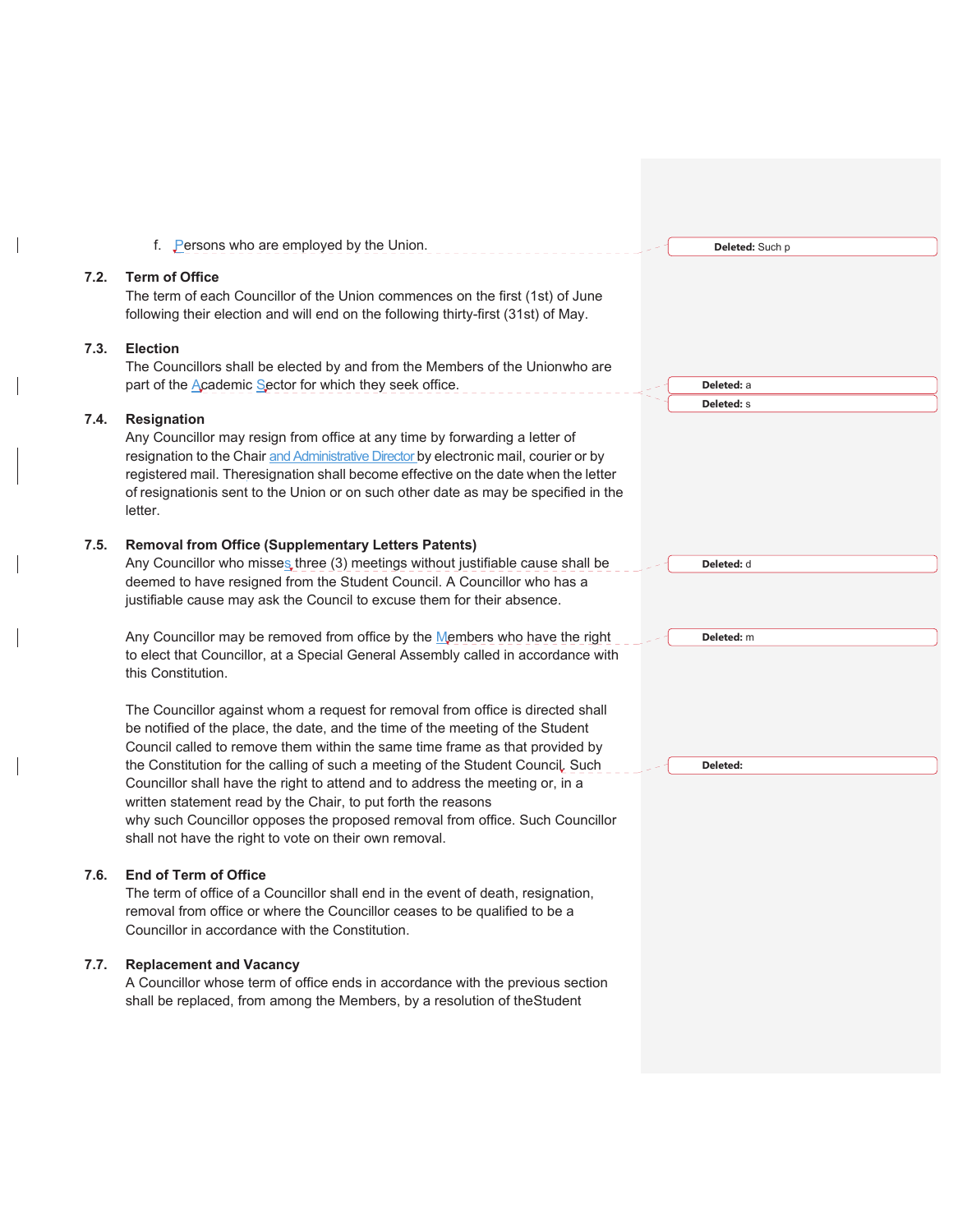Council for a term extending to the expiry of the original term of the Councillor so replaced. Where the members of the Student Council numberfewer than ten (10) voting individuals following vacancies, the Student Council shall no longer be able to meet or act and the vacancies shall be filled by the means of by-elections.

#### **7.8. Chair**

The Chair of the Student Council is elected by members of the Student Council. They are to chair and administer meetings of the Student Council and to act on behalf of the Student Council when instructed to do so by the Student Council. The Chair may not be a Member, an employee or have any other ties to the Union other than those concerning their role as Chair. The Chair is also called to chair General Assemblies and any other committees they are assigned to. The term of the office of the Chair shall run from the second meeting of the newly inducted Councillors and Executive Officers to the first meeting of the following mandate.

However, should the Chair role be vacant, the Student Council shall, within twenty (20) days, elect a new Chair to carry out the duties stated above for the remainder of the term. In the event of an absence of the Chair, an acting- chair may be elected from among the voting members of the Student Council. The Chair may be removed by a two-thirds  $(2/3)$  majority vote of the Student Council at a duly convened meeting of the Student Council. Officers may not assume the Chair except on an acting basis, and then only when the regular Chair is absent or incapacitated, or when there is no regular Chair. The Chair may not vote.

#### **7.9. Secretary**

The Administrative Director shall be the Secretary of the Student Council , of the General Assemblies and any sub-committee of the Student Council. The Secretary shall be tasked with preparing the agenda, minutes and any other documents necessary for conducting business in Board meetings and General Assemblies. Further the Secretary shall be tasked with keeping all Union records and signing on minutes once they are approved along with the Chair of the Student Council.

In the event of an absence or vacancy of the Secretary position, the Student Council shall elect an acting-Secretary from among the Councillors until the Administrative Director position is filled. The Interim-Secretary may be removed by a simple majority vote of the Student Council at a duly convened meeting of the Student Council .

#### **7.10. Remuneration and Expenses**

Councillors shall receive no remuneration with respect to their duties. The Student Council may, by way of resolution, authorize the reimbursement of **Deleted:** seven **Deleted:** 7

> **Deleted:** m **Deleted:** c

**Deleted:** S

**Deleted:** c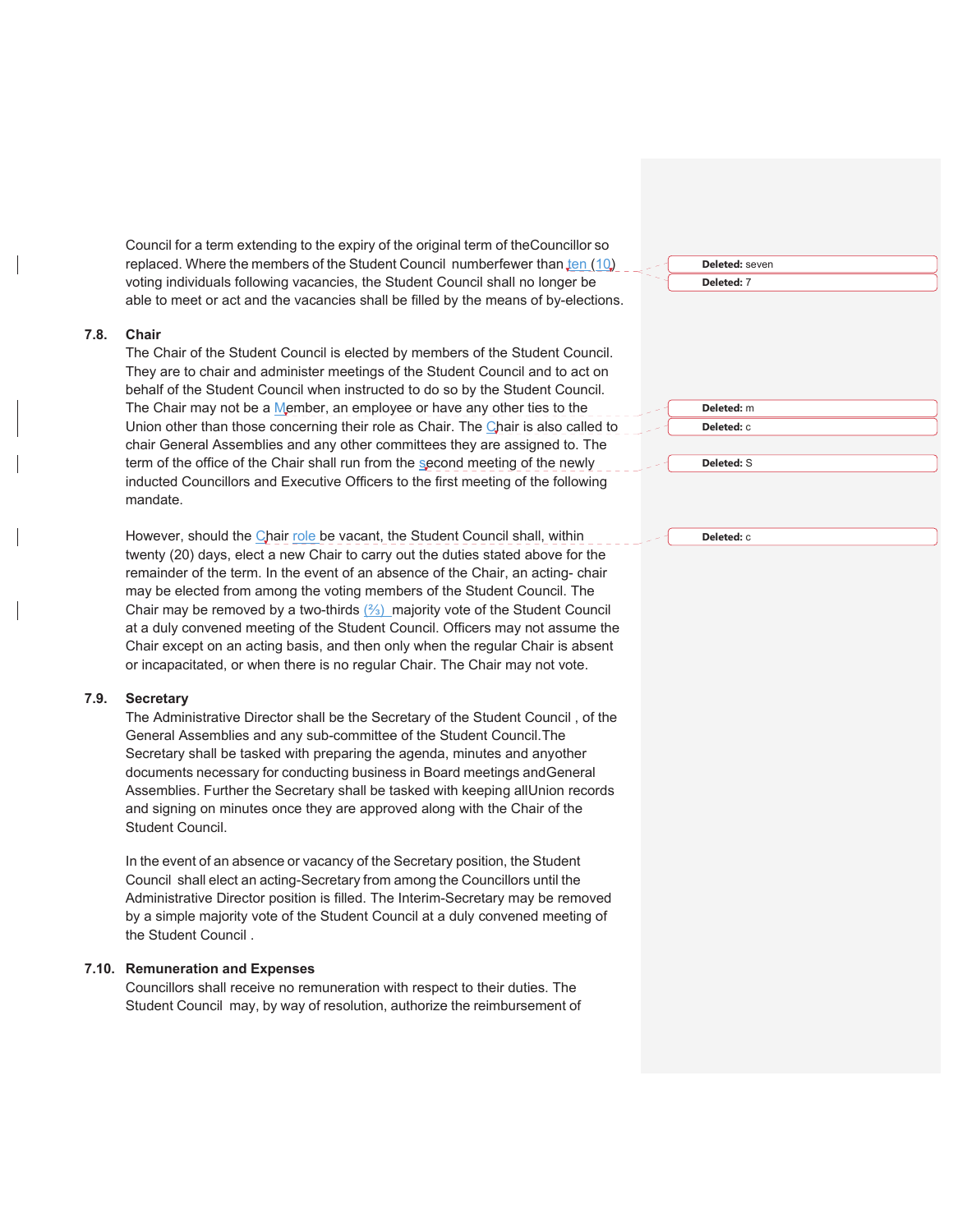expenses incurred by Councillors in the exercise of their duties. The Chair's remuneration shall be fixed by the Student Council. The Student Council may, by way of resolution, authorise the reimbursement of expenses incurred by Chair and Secretary in the exercise of their duties. **7.11. Committees**  The Student Council may, by way of resolution or Standing Regulations, create standing committees and ad hoc committees, as necessary, which shall have powers and responsibilities as determined by the Student Council except for those which the Quebec Companies Act expressly reserves to the Student Council as Board of Directors of the Union. Those persons appointed or elected to these committees need not be Councillors or Officers of the Union. Those persons who are members of such additional committees shall not be remunerated for their services, however, the Student Council may, by way of resolution, authorise the reimbursement of expenses incurred by committees in the exercise of theirfunctions. **8. MEETINGS OF THE STUDENT COUNCIL 8.1. Calling of the Regular Meetings**  There shall be no fewer than eight (8) regular meetings of the Student Council per Financial Year. The meeting schedule shall be set by the Student Council at the first meeting of each new financial year. Members who are not Student Council members shall be permitted to attend and speak at meetings of the Student Council, with the exception of In-Camera sessions. However, they shall not have the rightto vote and shall not be counted towards the quorum at meetings of the Student Council. **8.2. Calling of Special Meetings**  The Chair, upon request of the President or any four (4) Councillors may call a Special Meeting of the Student Council. Such meetings shall be calledby way of a notice sent by electronic mail. **8.3. Participation by Way of Electronic Means**  Regular meetings of the Student Council are held in person. In extraordinary circumstances, regular meetings can be held virtually. Special Council meetings may be held in person or virtually. A Student Council member may submit a request to the Chair to participate in a meeting of the Student Council by electronic means, if deemed justifiable by the Chair. such as teleconference or videoconference, which enables such Student **Deleted:** z **Deleted:** r **Deleted:** z **Deleted:** Councillors of the **Deleted:** receive notice of and **Deleted:** s **Deleted:** m **Deleted: B Deleted:** Councillor **Deleted:** Councillor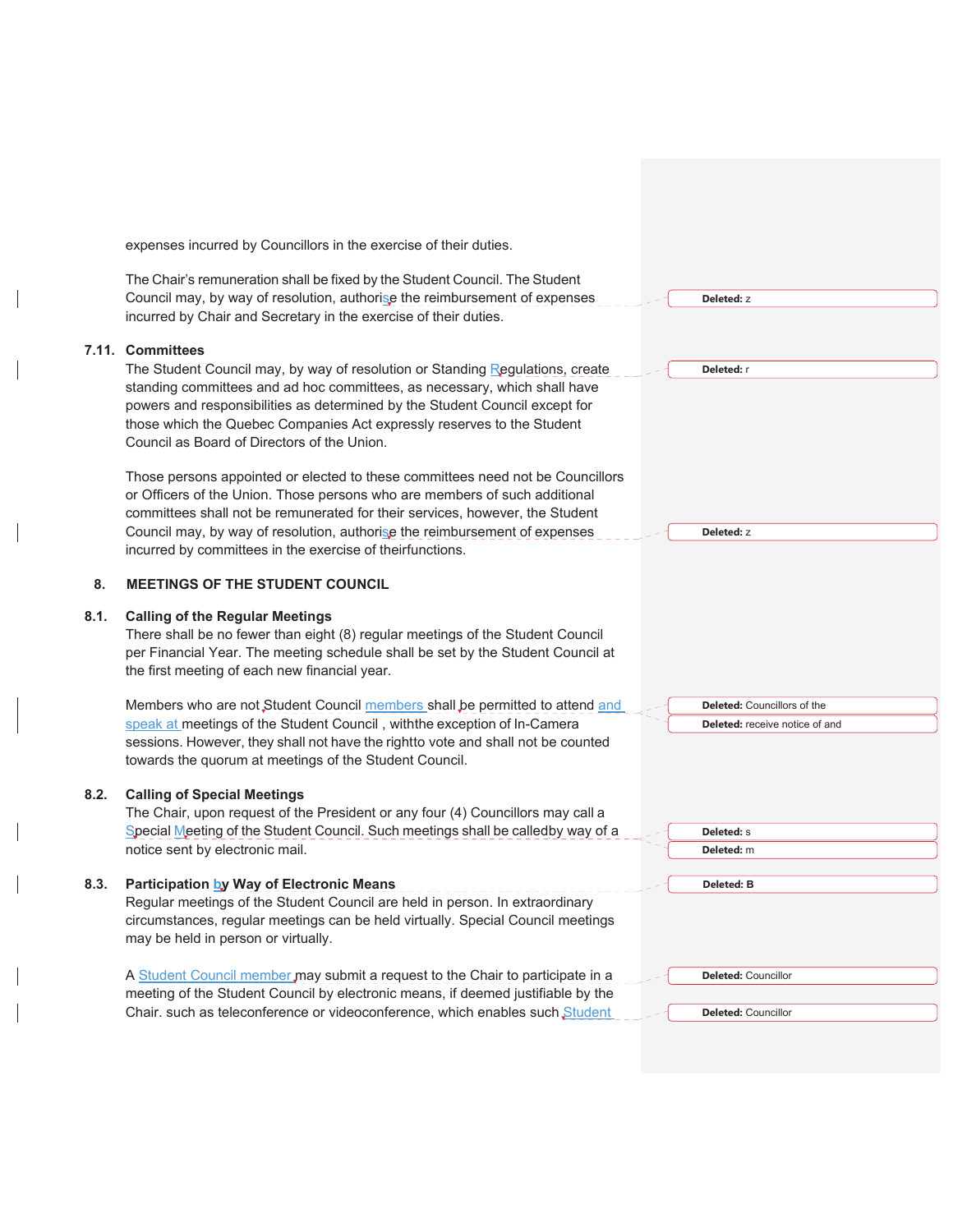Council member to hear and communicate adequately with the other Councillors. In such a case, the Student Council member shall be deemed to have attended the meeting.

#### **8.4. Quorum**

The quorum for the meetings of the Student Council shall be a simple majority of the voting members of the Student Council currently holding office with a minimum of nine (9).

## **8.5. Notice and Agenda**

The notice for regular and special meetings of the Student Council shall be sent by the Secretary to the members of the Student Council no less than  $\frac{1}{100}$  (2) days prior to the meeting. In case of an emergency, the notice can be reduced to twenty-four (24) hours for special meetings. The notice must contain an agenda and all relevant documentation and resolutions. The agenda is prepared by the Secretary under recommendation of both the Chair and the President. Items from Councillors may be included in the agenda if they are received at least twentyfour (24) hours before the deadline of the notice. The agendashall be based on the following form for the points of business applicable:

**Deleted:** M **Deleted:** seven

**Deleted:** 7 **Deleted: for Regular Meetings**

**Deleted:** Councillor

**Deleted:** s **Deleted:** c

**Deleted:** seventy-two (72) hours

**Deleted:** Furthermore, the notice will be made available to the general membership with exception to confidential matters. The notice

**Deleted:** must take the

**Deleted:** a

**Deleted:** S **Deleted:** r

- 1. Adoption of the Agenda
- 2. Adoption of the Minutes
- 3. Correspondences and Announcements
- 4. Guest Presentations
- 5. Reports
	- a. Executive Officers
	- b. The Chair
	- c. Standing Committees
	- d. Ad-Hoc Committees
- 6. Special Orders
- 7. Unfinished Business
- 8. New Business
- 9. Question Period (All members of the Union)
- 10. In-Camera session
- 11. Date of the next meeting

#### **8.6. Procedure**

Meetings of the Student Council shall be conducted according to the mostrecent edition of Robert's Rules of Order except for the rules that contravenethis Constitution or tanding Regulations established by the Student Council.

#### **8.7. In-Camera Sessions**

| In order to enter an in-camera session, a motion must be adopted by a simple | Deleted: I        |
|------------------------------------------------------------------------------|-------------------|
| majority vote. Such sessions must be minuted and such minutes must be        | <b>Deleted:</b> C |
| adopted in an in-camera session at the subsequent meeting.                   | Deleted: I        |
|                                                                              | Deleted: C        |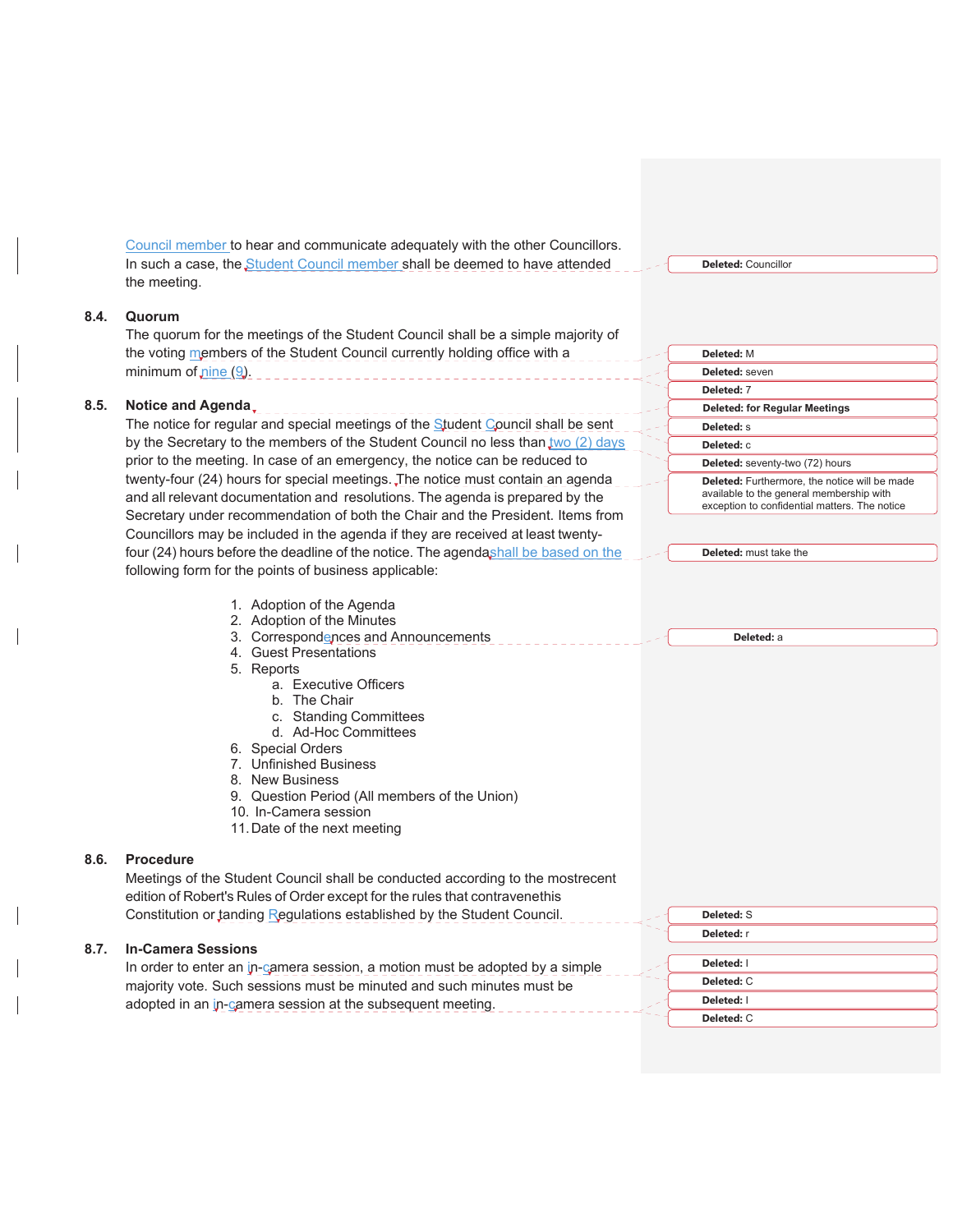#### **8.8. Vote**

All questions submitted to the Student Council shall be decided by a simple majority vote, unless otherwise required by the Constitution, the Standing regulations or by law. No votes by proxy are permitted.

# **8.9. Resolution in Writing (Quebec Companies Act, Article 89.3)**

A resolution in writing, signed outside a meeting by all voting-members of the Student Council, is as valid as if it had been passed at a meeting of the Student Council.

#### **8.10. Adjournment**

The Chair may, with the consent of the Councillors in attendance at a meeting of the Student Council , adjourn any meeting of the Councillors to another date and place that the Chair chooses, without having to give further notice to the Councillors. At the continuance of the meeting, the Councillors may validly decide on any matter which was not settled at the original meeting, provided a quorum is present. The Councillors who constituted the quorum at the original meeting need not be those constituting the quorum at the continuance of the meeting. If a quorum doesnot exist at the continuance of the meeting, the meeting shall be deemed tohave terminated with the previous meeting, or when the adjournment was pronounced at the previous meeting.

#### **9. EXECUTIVE**

## **9.1. Executive Officers of the Union**

The Executive Officers of the Union shall be the following:

- a. President
- b. Vice-President Internal Affairs & Communications
- c. Vice-President Finance
- d. Vice-President Student Life
- e. Vice-President External Affairs
- f. Vice-President, Sustainability & Equity.
- g. Vice-President Academic Affairs & Advocacy
- h. Vice-President Operations & Services

#### **9.2. Eligibility**

The following persons shall not be eligible for the office of Executive Officer:

- a. Persons that have not yet reached the age of majority, upon\_taking office;
- b. Persons who are not qualified to be an Executive Officer due to the institution of a regime of protective supervision in their respect or by one of the common causes of extinction of obligations provided for by law, such

**Deleted:** Each Councillor has the right to one (1) vote. …

#### **Deleted: a**

|                                       | Deleted: the                                                                    |
|---------------------------------------|---------------------------------------------------------------------------------|
|                                       | Deleted: :                                                                      |
| П<br>4                                | Deleted: the                                                                    |
| hι<br>η,                              | Deleted: of                                                                     |
| 41<br>Чπ                              | <b>Deleted:</b> and Operations;                                                 |
| $u_{H}$<br>'Uu                        | Deleted: the                                                                    |
| п <sub>п</sub><br>Π <sub>Η Ι</sub>    | Deleted: of                                                                     |
| $\eta_{H_{I_f}}$<br>$\eta_{H_{IJ}}$   | Deleted: :                                                                      |
| $w_{l_1}$<br>$\mathbf{u}_{HII}$       | Deleted: the                                                                    |
| $u_{H}$<br>$\eta_{H_{I}}$             | Deleted: of                                                                     |
| 41 T T<br>$n_{11}$                    | Deleted: :                                                                      |
| $u_{II}$<br>$\eta_{IJ}$               | Deleted: the                                                                    |
| 47.7<br>$^{\prime\prime}$ $^{\prime}$ | Deleted: of                                                                     |
| $\tau_I$<br>$\eta_{\ell}$             | Deleted: :                                                                      |
| 99<br>7<br>$\overline{1}$             | Deleted: the                                                                    |
| 7                                     | <b>Deleted: of Services and</b>                                                 |
|                                       | Deleted: ;                                                                      |
|                                       | Deleted: and the                                                                |
|                                       | Deleted: of                                                                     |
|                                       | Deleted: S                                                                      |
|                                       | Deleted: and                                                                    |
|                                       | Deleted:                                                                        |
|                                       | Deleted: All persons who have been Members<br>during the current Financial Year |
|                                       | Deleted: such p                                                                 |
|                                       | Deleted: such p                                                                 |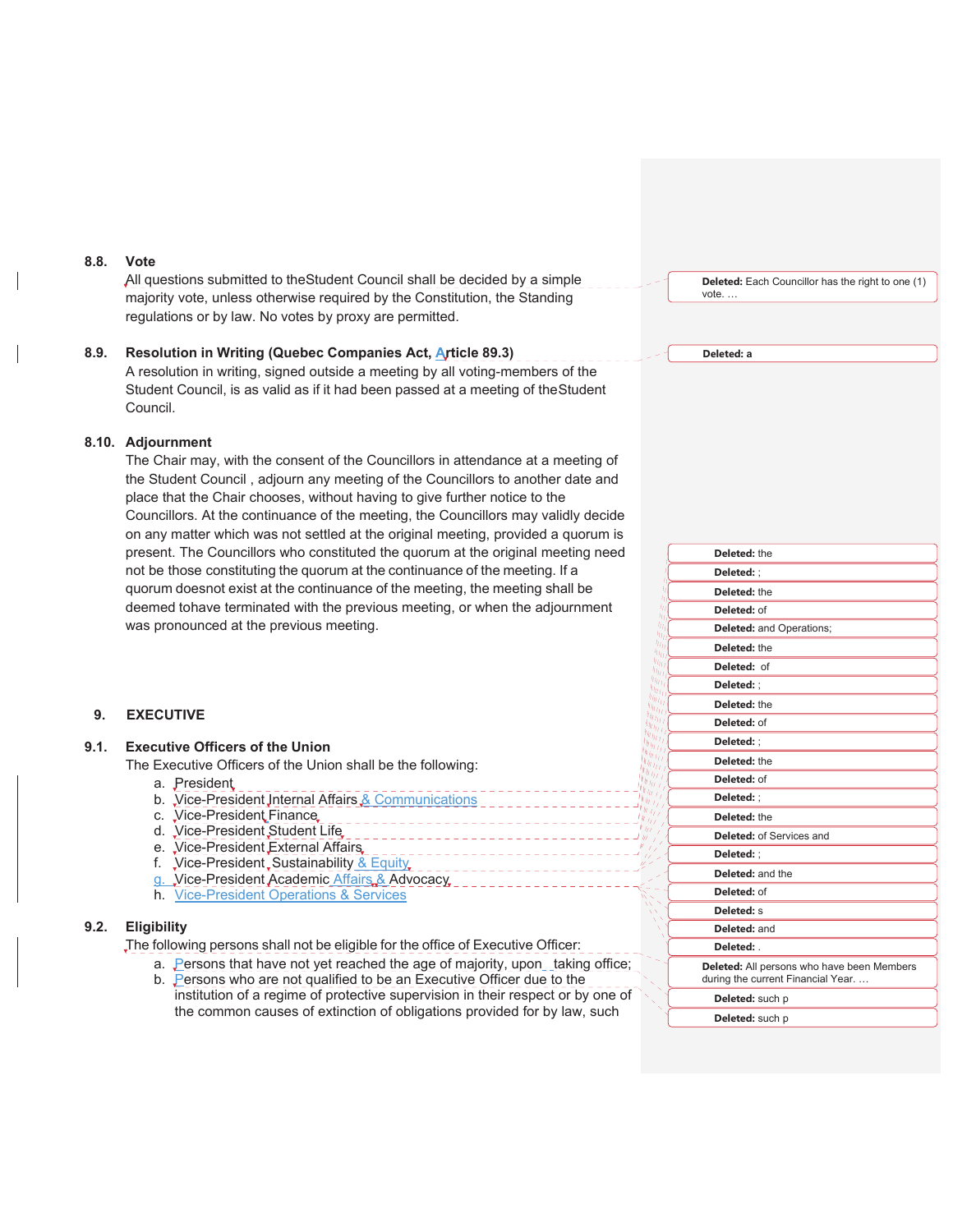as if such Officer is recognised by a court as having lost the ability to reason, if such Officer becomes bankrupt, suspends their payments or if such Officer makes arrangements with its creditors;

- c. Persons who hold a Returning Officer position and/or intends on assisting the Returning Officers in their duties during the election cycle;
- d. Persons who would hold more than one position during their given mandate in one or more of the following: Student groups,
- e. Executive, and/or Student Council;
- **Persons who are employed by the Union;**
- g. Persons who are no longer Members of the DSU, unless membership is granted to them according to Article 5.3 of the Constitution.

#### **9.3. Term of Office**

The term of each Executive Officer of the Union commences on the first (1st) of June following their election and will end on the following thirty-first (31st) of May.

#### **9.4. Resignation**

Any Executives Officer may resign from office at any time by forwarding a letter of resignation to the President and Administrative Director or in case of resignation of the President to the Chair of the Student Council of the Union and the Administrative Director. This can be in the way electronic mail, courier or by registered mail. The resignation shall become effective on the date when the letter of resignation is sent to the Union or on such other date as may be specified in the letter.

#### **9.5. Removal from Office**

Any Officer may be removed from office by way of a resolution adopted at a General Assembly called for this purpose, by a two-thirds  $(2)$  vote of the Members present. The Student Council may, upon resolution adopted by twothirds  $(2/3)$  of the Student Council, call a special general assembly to consider the removal of the Executive Officer. The Student Council may also, by a two-thirds  $(2)$  majority vote, suspend an Executive Officer until the time of the Special General Assembly, but not more than fifteen (15) days. Should the Special General Assembly not reach quorum, the Student Council can renew the suspension once for another period of fifteen (15) days.

The Executive Officer against whom a request for removal from office is directed shall be notified of the place, the date, and the time of the General Assembly called to remove them within the same time frame as that provided by the Constitution for the calling of such General Assembly. Such Officer shall have the right to attend and to address the meeting or, in a written statement and read by the Chair, to put forth the reasons why such Officer opposes the proposed removal from office.

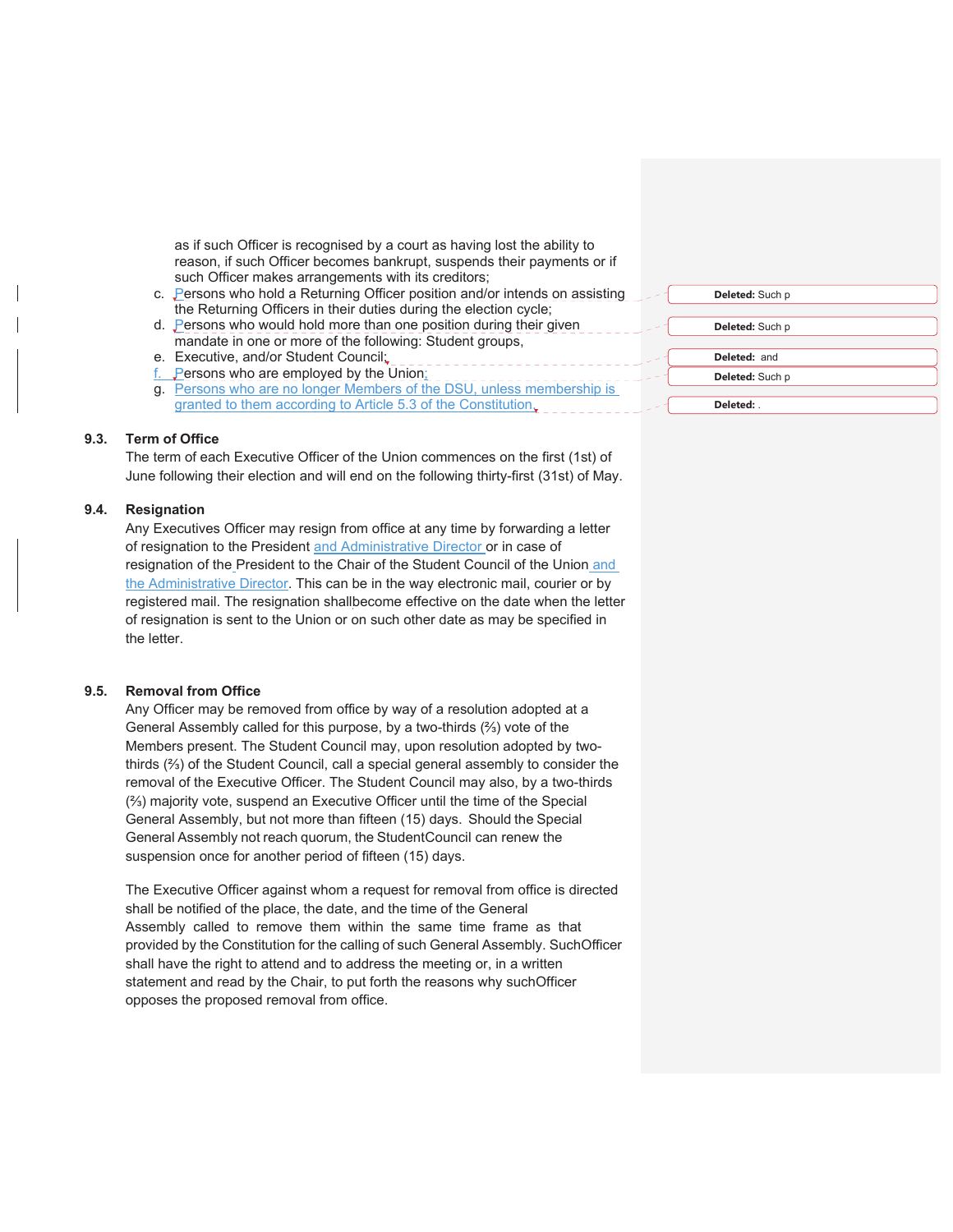#### **9.6. End of Term of Office**

The term of office of an Executive Officer shall end in the event of death, resignation, removal from office or where the Officer ceases to be qualified to be an Officer in accordance with the Constitution.

## **9.7. Replacement and Vacancy**

An Officer whose term of office ends in accordance with the previous section shall be replaced pursuant to an Election for a term extending to the expiry of the original term of the Officer so replaced. Should the office of the President become vacant, the Student Council shall appoint, within five (5) days of the vacancy, from the Executive, an Interim-President to handle the tasks and duties of the President until a new President is elected and takes office following an election held in accordance with this Article.

Should the vacancy occur after the beginning of classes of the Winter semester, the Student Council may decide to forego said Election, and the office shall remain vacant.

#### **9.8. Remuneration and Expenses**

The remuneration of Executive Officers shall be fixed by the Student Council. The Student Council may, by way of resolution, authorize the reimbursement of expenses incurred by Officers in the exercise of their duties.

#### **9.9. Powers and Duties**

Except as otherwise provided in the Constitution, the Student Council shall determine the powers of the Executive Officers of the Union. The membersof the Student Council may delegate all of their powers to the Executive Officers, except for the powers which the members of the Student Council are required to exercise themselves or those requiring the approval of the Members of the Union. The Executive Officers shall also have the powers set out in the Quebec Companies Act which are inherent in the nature of their office. In case of absence, incapacity, a refusal or failure to act or for any other reason the Student Council considers sufficient, the Student Council may, exceptionally and for a determinate time period delegate the powers of an Executive Officer to any other Executive Officer.

#### **9.10. President**

The President shall exercise the following powers and perform the following duties:

- a. be the Chief Executive Officer;
- b. serve as ex-officio voting member of the Student Council;
- c. be the chief spokesperson of the Union;
- d. ensure the long-term integrity of the Union;
- e. enforce the Constitution and Standing regulations of the Union and ensure

**Deleted:** , at the discretion of the Officers,

#### **Deleted:** In the event that

**Deleted:** Officers

**Deleted:** may

**Deleted:** the Office of an Executive Officer whose term of office ends in accordance with the previous section may remain vacant if the total number of Executive officers does not fall below five (5). Otherwise, a by-election must be called in accordance with this Constitution.…

| Deleted: may |  |
|--------------|--|
| Deleted: to  |  |
| Deleted: C   |  |
| Deleted: e   |  |
| Deleted: 0   |  |
| Deleted: to  |  |
| Deleted: to  |  |
| Deleted: to  |  |
| Deleted: to  |  |
|              |  |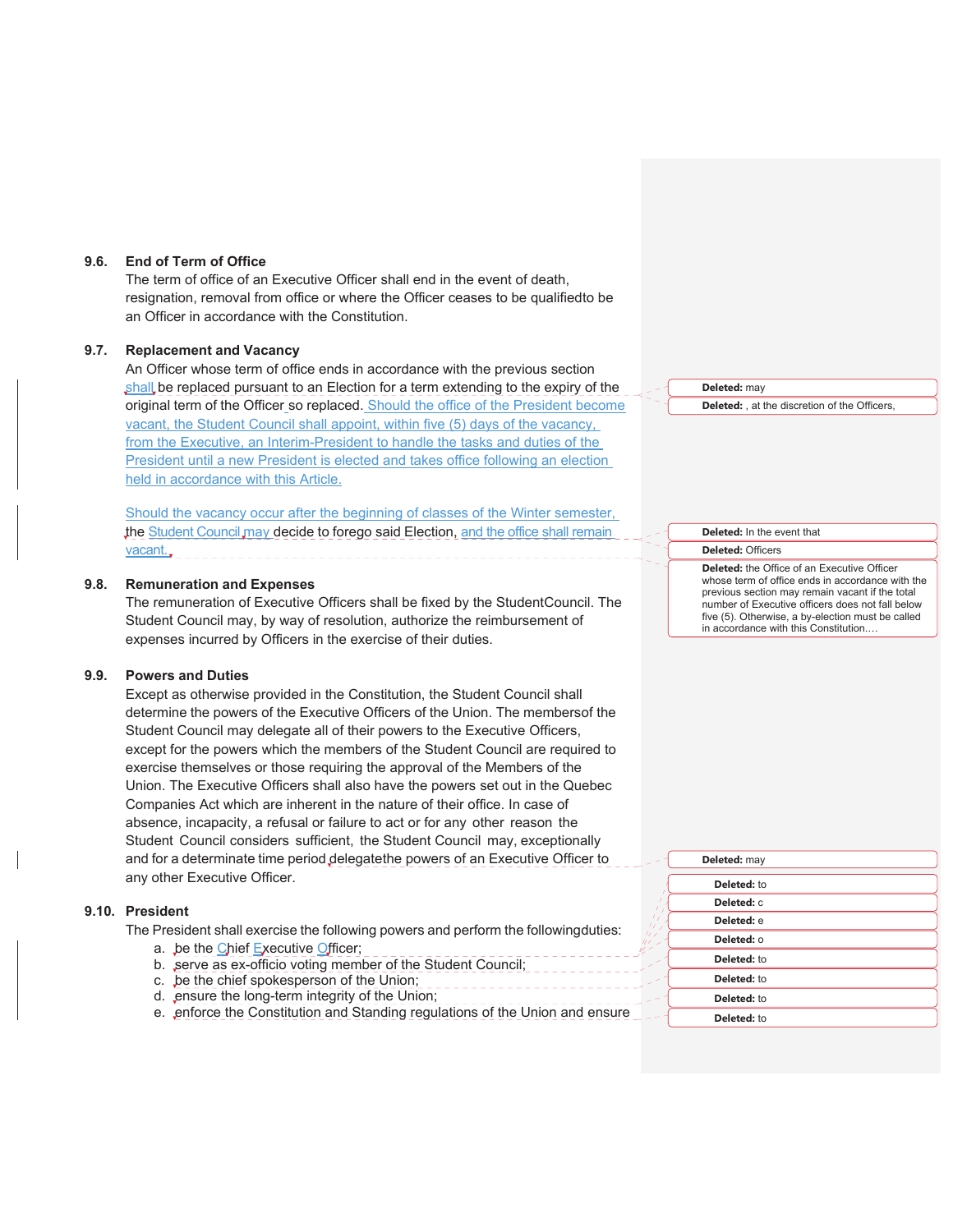|                              | the maintenance of the governance documents;                                                                                                               |                                                                         |
|------------------------------|------------------------------------------------------------------------------------------------------------------------------------------------------------|-------------------------------------------------------------------------|
| f.                           | coordinate the activities of the Executive Officers;                                                                                                       | Deleted: C                                                              |
| employees;                   | g. manage the Union's human resources and hiring of non-executive                                                                                          | Deleted: to                                                             |
|                              | h. call meetings of and set the agenda for the Student Council in conjunction<br>with the chair and secretary;                                             | Deleted: to                                                             |
|                              | i. call meetings of and set the agenda of Executive Officers meetings;                                                                                     | Deleted: to                                                             |
|                              | chair meetings of the Executive Officers                                                                                                                   | Deleted: C                                                              |
|                              | k. manage relations between the Union and the administration of Dawson                                                                                     | Deleted: to                                                             |
| College;                     |                                                                                                                                                            | Deleted: to                                                             |
|                              | I. represent the members on the College's Senate and Board of Governors;                                                                                   | Deleted: A                                                              |
|                              | m. execute any other duties that can be assigned from time to time by the                                                                                  | Deleted: of                                                             |
|                              | Student Council.                                                                                                                                           | <b>Deleted: and Operations</b>                                          |
|                              | 9.11. Vice-President Internal Affairs & Communications                                                                                                     | Deleted: of                                                             |
|                              | The Vice-President Internal Affairs & Communications shall exercise the                                                                                    | <b>Deleted:</b> <#>to assume the role of acting-                        |
|                              | following powersand perform the following duties:                                                                                                          | President in case the President is unable to<br>carry on their duties;  |
|                              | a. coordinate the Union's relations with faculty, school, and other student                                                                                | to                                                                      |
|                              | associations, and to facilitate communication among these groups;                                                                                          | <b>Deleted:</b> <#>to help in coordination of events,                   |
|                              | b. pversee the production of the Union's publications;                                                                                                     | programming, and services;                                              |
| c. manage                    | Union's<br>communications<br>the<br>and student                                                                                                            | <#>to manage the programming of activities<br>and events of the Union;¶ |
|                              | engagement strategy.                                                                                                                                       | to                                                                      |
|                              | d. pversee the management of the Union's business operations;                                                                                              | Deleted: and to                                                         |
|                              | e. vepresent the Members on College's bodies in charge of space and                                                                                        | <b>Deleted:</b> <#>to manage the use of the Union's                     |
|                              | operational planning;                                                                                                                                      | space: II                                                               |
|                              | f. develop and manage budget designated for Internal Affairs &                                                                                             | <#>to coordinate the improvement efforts in                             |
|                              | Communications;                                                                                                                                            | regards to the Union's space;<br>to                                     |
|                              | g. engage in consultation with the Union's Members,                                                                                                        | Deleted: to                                                             |
|                              |                                                                                                                                                            | Deleted:                                                                |
| 9.12. Vice-President Finance |                                                                                                                                                            |                                                                         |
|                              | The Vice-President Finance shall exercise the following powers andperform                                                                                  | Deleted: to                                                             |
| the following duties:        |                                                                                                                                                            | Deleted: , approve                                                      |
|                              | a. serve as Chief Financial Officer of the Union;                                                                                                          | Deleted: departmental                                                   |
|                              | b. serve as ex-officio voting member of the Student Council;                                                                                               | <b>Deleted:</b> and Operations                                          |
|                              | c. ensure the long-term financial stability of the Union;                                                                                                  | Deleted: to                                                             |
|                              | d. have charge and custody of, and be responsible for, all funds, securities,<br>financial books, and vouchers of the Union and deposit all such funds and | Deleted:;                                                               |
|                              | securities in the name of the Union in such bank, trust company or other                                                                                   | Deleted: of                                                             |
|                              | depositories as may be designated by the Student Council;                                                                                                  | Deleted: of                                                             |
|                              | e. provide the Executive Officers and the Student Council with regular                                                                                     | Deleted: To                                                             |
|                              | reports on the financial status of the Union;                                                                                                              | Deleted: to                                                             |
|                              | f. develop the annual budget of the Union in a manner consistent with the<br>governing documents of the Union and the priorities set out by the            | Deleted: to                                                             |
|                              | Executive Officers and the Student Council;                                                                                                                | Deleted: to                                                             |
|                              | g. Jhelp other Executive Officers in the development of their departmental                                                                                 | Deleted: to                                                             |
|                              | budgetary planning;                                                                                                                                        | Deleted: To                                                             |
|                              | h. conduct the relevant bookkeeping in coordination with the accountants                                                                                   | Deleted:                                                                |
|                              | and assist the auditor with the audit procedures                                                                                                           | Deleted: to                                                             |
|                              |                                                                                                                                                            |                                                                         |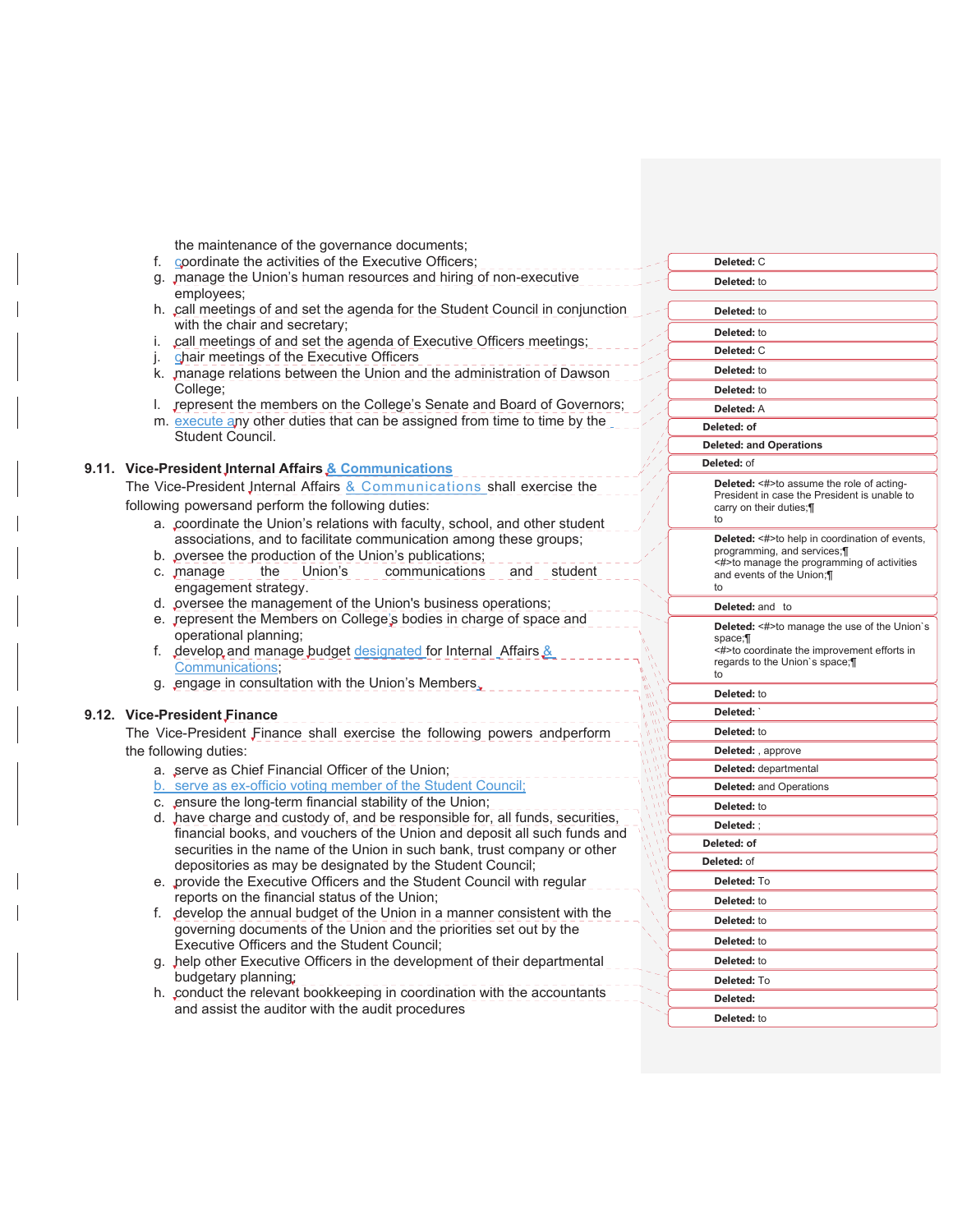| i. ensure that no individual or group disburses the Union's funds without<br>authorization;                                                 | Deleted: to                                                    |
|---------------------------------------------------------------------------------------------------------------------------------------------|----------------------------------------------------------------|
| j. manage any Union group insurance plan duly approved by the Members,<br>in a manner consistent with the governing documents of the Union; | <b>Deleted:</b> to                                             |
| k. authorize all agreements that financially bind the Union and to act as the                                                               | Deleted: to                                                    |
| representative of the Union to associated organizations;<br>I. arrange for the transfer of signing authorities on the Union bank account(s) |                                                                |
| before May 31st (31st).                                                                                                                     | Deleted: th                                                    |
| 9.13. Vice-President, Student Life                                                                                                          | Deleted: of                                                    |
| The Vice-President Student Life shall exercise the following powers andperform                                                              | <b>Deleted: of</b>                                             |
| the following duties:                                                                                                                       |                                                                |
| a. manage relations between the Union and its clubs and student- run<br>services:                                                           | <b>Deleted:</b> to                                             |
| b. maintain relations between the Union and independent student groups;                                                                     | <b>Deleted:</b> to                                             |
| c. coordinate events, programming, and resources to support the Union's<br>student groups;                                                  | <b>Deleted:</b> to                                             |
| d. manage the Union's mental health and support initiatives; and to liaise and<br>collaborate with the College's Student Services;          | <b>Deleted:</b> to                                             |
| e. develop and manage budget designated for Student Life events and<br>activities:                                                          | Deleted: to evelop, approveand man<br>[1]                      |
| f. approve, along with the Vice-President Finance, all Student Groups<br>operational budgets;                                               | <b>Deleted:</b> to  pprove, along with the Vice $\boxed{ [2]}$ |
| g. approve, along with the Vice-President Finance, all Student Groups<br>disbursements of funds.                                            | Deleted: to authorizepprove, along with  [3]                   |
|                                                                                                                                             |                                                                |
| 9.14. Vice-President External Affairs                                                                                                       | Deleted: of                                                    |
| The Vice-President External Affairs shall exercise the following powersand                                                                  | Deleted: of                                                    |
| perform the following duties:                                                                                                               |                                                                |
| a. represent the Union and communicate positions and policies taken_ by the<br>Union to external bodies and agencies;                       | Deleted: to represent the Union and<br>$\ldots$ [4]            |
| b. Jobby federal, provincial, and municipal governments to further the<br>objectives, goals and policies of the Union;                      | Deleted: to obby federal, provincial, an<br>$\ldots$ [5]       |
| c. mobilize students on Union positions and policies, and assist with the<br>coordination of student-run political campaigns;               | Deleted: to  obilize students on Union<br>[6]                  |
| d. develop policy regarding initiatives in the Montréal community;                                                                          | Deleted: to                                                    |
| e. communicate to the Student Council relevant external issues which may<br>significantly affect the Union;                                 | <b>Deleted:</b> to                                             |
| f. coordinate the Union's Indigenous solidarity efforts; to operationalize the<br>Union's commitment to the francophone community;          | <b>Deleted:</b> to                                             |
| g. attend meetings of relevant local, provincial, national or international<br>student groups;                                              | Deleted: to                                                    |
| h. develop and manage budget designated for External Affairs;                                                                               | Deleted: to evelop, approveand man [ [7]                       |
| coordinate all external delegations and to make recommendations on the                                                                      | Deleted: to                                                    |
| appointment of external representatives.                                                                                                    | <b>Deleted:</b> <#>to assist the Vice-President of<br>Finance¶ |
| 9.15. Vice-President, Sustainability & Equity                                                                                               | <b>Deleted: of Services and</b>                                |
| The Vice-President Sustainability & Equity shall exercise thefollowing powers                                                               | <b>Deleted: of Services and</b>                                |

 $\frac{1}{2} \frac{1}{2} \frac{1}{2} \frac{1}{2} \frac{1}{2} \frac{1}{2} \frac{1}{2} \frac{1}{2} \frac{1}{2} \frac{1}{2} \frac{1}{2} \frac{1}{2} \frac{1}{2} \frac{1}{2} \frac{1}{2} \frac{1}{2} \frac{1}{2} \frac{1}{2} \frac{1}{2} \frac{1}{2} \frac{1}{2} \frac{1}{2} \frac{1}{2} \frac{1}{2} \frac{1}{2} \frac{1}{2} \frac{1}{2} \frac{1}{2} \frac{1}{2} \frac{1}{2} \frac{1}{2} \frac{$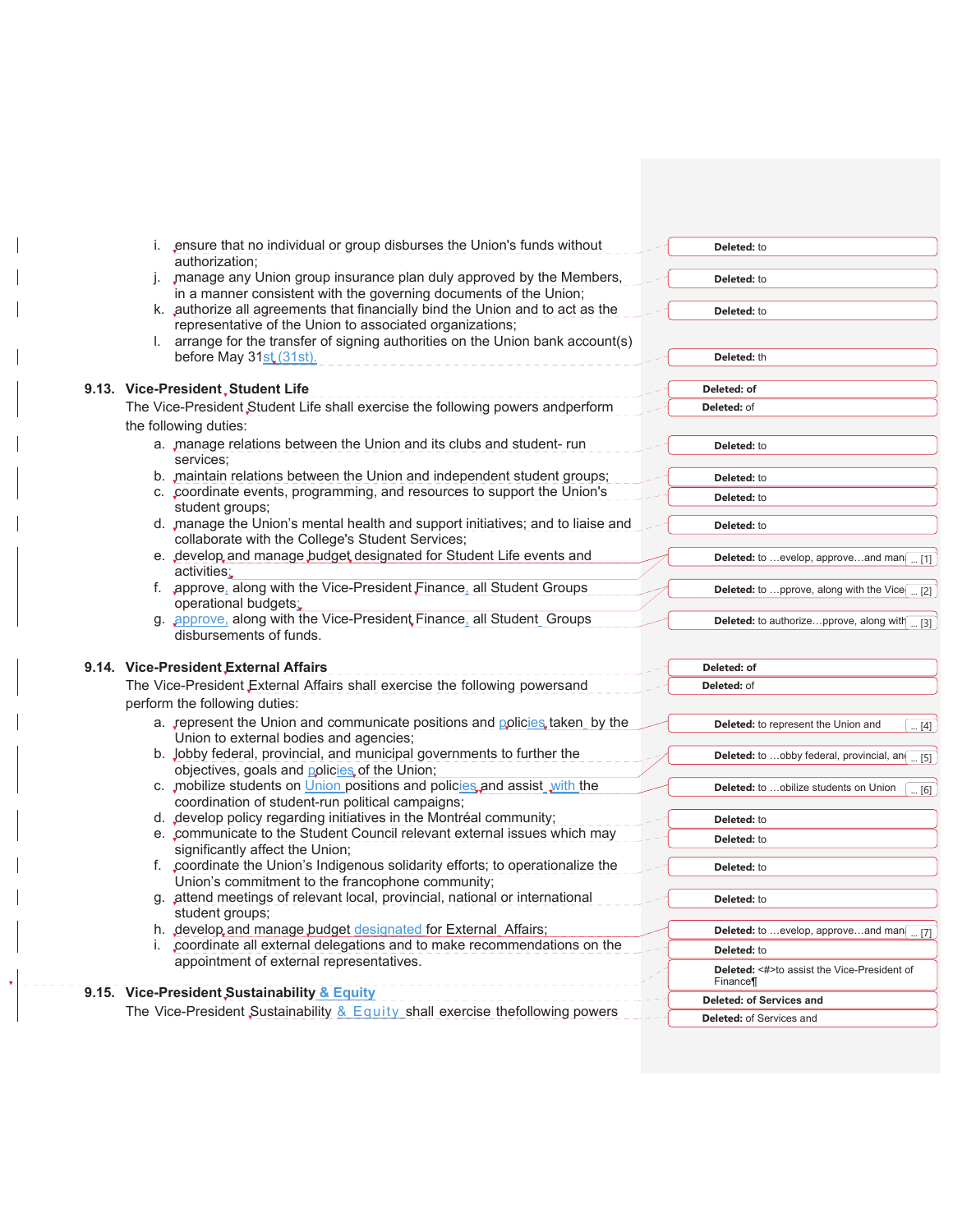and perform the following duties:

- a. operationalize and maintain the Union's commitment to environmental sustainability and physical accessibility;
- b. Jiaise with the College's Sustainability Departments and sit on any committees relating to Dawson's environmental initiatives.
- c. coordinate the organization of events related to sustainability;
- develop and manage budget designated for Sustainability & Equity;
- e. operationalize the Union's commitment to equity through policy,
	- programming and services.

## **9.16. Vice-President AcademicAffairs & Advocacy**

The Vice-President Academic Affairs & Advocacy shall exercise the following powers and perform the following duties:

- a. serve as ex-officio voting member of the Student Council;
- b. represent the members of the Union on the College Senate;
- c. coordinate the activities of all Student Representatives;
- d. Chair the meetings of the Student Representatives Caucus;
- e. maintain relations between the Union and all levels of the College, with the exception of the Board of Governors;
- f. attend and make recommendations to the Student Councillors on the appointment of vacant Student Representative positions to the Board of Governor and Senate, their committees and to any other College committees;
- g. pversee the Union's research endeavours;
- h. develop and manage the budget designated for Academic Affairs Advocacy;

#### i. **9.17. Vice-President Operations & Services**

- The Vice-President Academic Affairs & Advocacy shall exercise the following powers and perform the following duties:
	- a. serve as ex-officio voting member of the Student Council;
	- b. manage the use of the Union's space;
	- c. coordinate the improvement efforts in regards to the Union's space;
	- oversee the management of the Union's business operations;

e. represent the Members on College's bodies in charge of space and operational planning;

develop and manage the budget designated for Operations & Services;

g. operationalize and manage all DSU student-run and staff-run services that are not Student Groups.

#### **10. ELECTIONS**

## **10.1. General Elections**

The Union must hold General Elections, in which Members may directly vote for their **Executive Officers and Academic Sector Representatives on the Student** 

| Deleted: to                                                                                                                        |
|------------------------------------------------------------------------------------------------------------------------------------|
| <b>Deleted:</b> to                                                                                                                 |
| <b>Deleted: s</b>                                                                                                                  |
| Deleted: d                                                                                                                         |
| <b>Deleted:</b> to                                                                                                                 |
| Deleted: <#>Operationalize and manage all<br>services not accredited as student groups;<br>to                                      |
| <b>Deleted:</b> , approve                                                                                                          |
| <b>Deleted:</b> the operational                                                                                                    |
| Deleted: for                                                                                                                       |
| <b>Deleted:</b> all Services directly managed by the<br>Union and Sustainability department of the<br>UnionSustainability & Equity |
| Deleted: of                                                                                                                        |
| Deleted: s and                                                                                                                     |
| Deleted: of                                                                                                                        |
| Deleted: s                                                                                                                         |
| <b>Deleted: and</b>                                                                                                                |
| Deleted: to                                                                                                                        |
| Deleted: to                                                                                                                        |
| Deleted: S                                                                                                                         |
| Deleted: r                                                                                                                         |
| Deleted:                                                                                                                           |
| Deleted: to                                                                                                                        |
| Deleted: to                                                                                                                        |
| <b>Deleted: s</b>                                                                                                                  |
| Deleted: r                                                                                                                         |
| Deleted: to                                                                                                                        |
| Deleted: to                                                                                                                        |
| Deleted: , approve                                                                                                                 |
| Deleted: the                                                                                                                       |
| <b>Deleted:</b> department of the Union                                                                                            |
| <b>Deleted:</b> to operationalize the Union's<br>commitment to equity through Policy,<br>programming and services;¶<br>¶           |
| Deleted: ¶                                                                                                                         |
|                                                                                                                                    |

**Deleted:** ,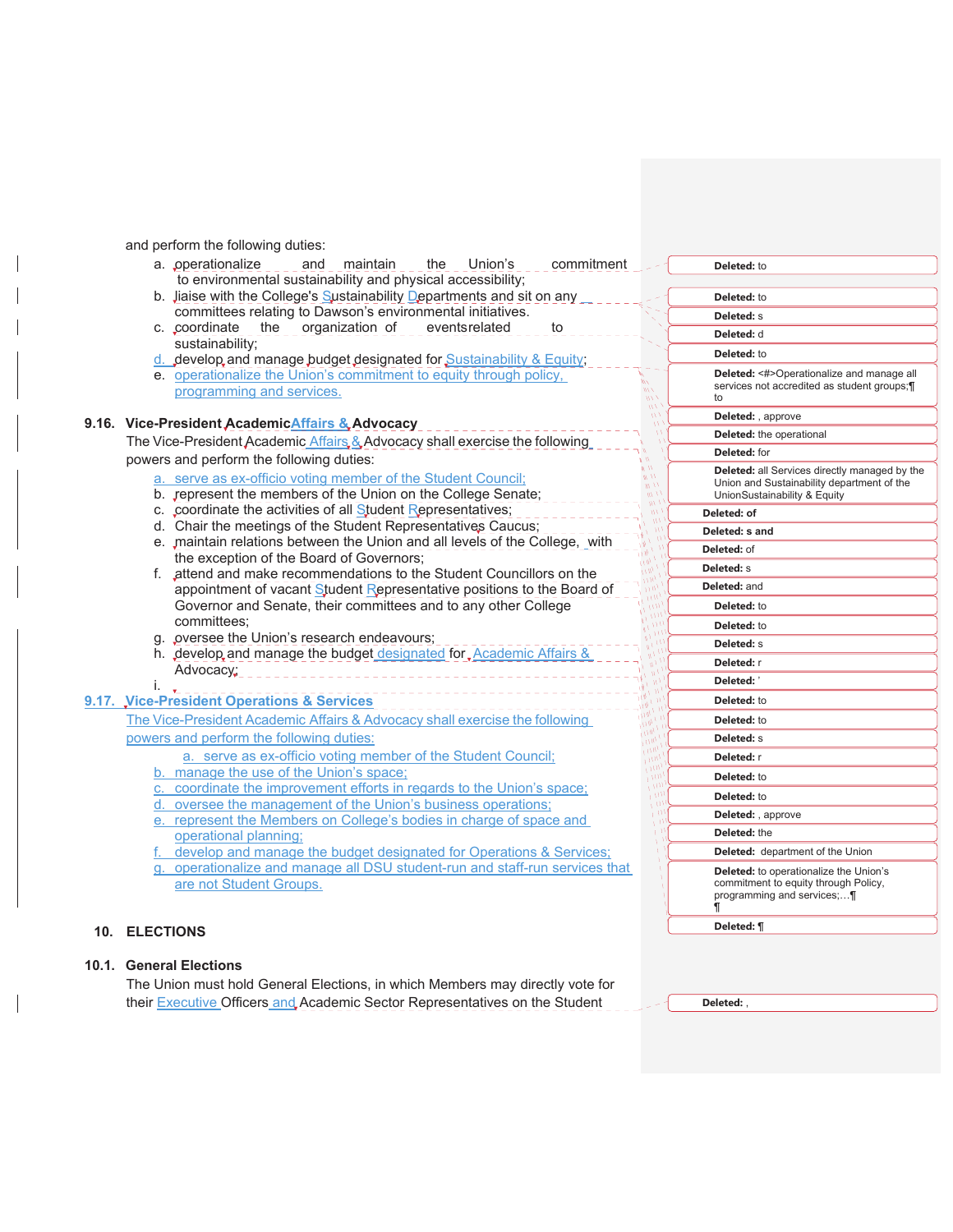| Council. Such elections must take place in the Winter semester.                                                         | Deleted: E                                                                     |
|-------------------------------------------------------------------------------------------------------------------------|--------------------------------------------------------------------------------|
|                                                                                                                         | Deleted: so that the end of the polling period is<br>during the month of April |
| 10.2. Procedure                                                                                                         |                                                                                |
| The timeline for General Elections and By-Elections is set by the Chief                                                 |                                                                                |
| Returning Officer. A notice is to be sent to the membership no later than five (5)                                      |                                                                                |
| days before the open of the nomination period. The timeline mustinclude:                                                |                                                                                |
| a. a minimum of two (2) voting days that each have a period of no less<br>than eight (8) hours of voting; and           | <b>Deleted: A</b>                                                              |
| b. a minimum of $five(5)$ days for the nomination period; and                                                           | Deleted: A                                                                     |
| c. $a$ minimum of $five (5)$ days campaigning period between the close of                                               | Deleted: one (1) week                                                          |
| nominations and the start of the polling period; and                                                                    | Deleted: A                                                                     |
|                                                                                                                         | Deleted: one (1) week                                                          |
| 10.3. Chief Returning Officer                                                                                           |                                                                                |
| The Chief Returning Officer shall exercise the following powers and performthe                                          |                                                                                |
| following duties:                                                                                                       |                                                                                |
| a. Provide to the Student Council and President an Elections and/or                                                     | Deleted: To p                                                                  |
| Referenda Report no later than ten (10) days following the announcement                                                 | Deleted: fifteen                                                               |
| of results:<br>b. Set timelines of voting events in accordance with Standing Regulations                                | Deleted: 5                                                                     |
| on Elections and Referenda and Electoral Budget.                                                                        | Deleted: To s                                                                  |
| c. Oversee and manage the voting process of Elections and Referenda;                                                    | Deleted: To o                                                                  |
| d. Manage the elections budget;                                                                                         | Deleted:                                                                       |
| e. Coordinate all activities relating to elections;                                                                     |                                                                                |
| manage<br>f. Appoint<br>and<br>elections<br>staff to<br>assist in                                                       |                                                                                |
| the organization, promotion and management of voting events.<br>g. Has full authority over the Elections and Referenda; | Deleted: e                                                                     |
| h. Oversee the nomination process for elections;                                                                        |                                                                                |
| i. Call By-Elections of the Student Council if there are more than $10(10)$                                             | Deleted: seven                                                                 |
| voting positions vacant.                                                                                                | Deleted: 7                                                                     |
|                                                                                                                         | Deleted: are                                                                   |
| 10.4. Deputy Returning Officer                                                                                          |                                                                                |
| The Deputy Returning Officer will be the deputy to the Chief Returning Officer.                                         |                                                                                |
| The Deputy Returning Officer will assume any task and exercise any powers                                               |                                                                                |
| delegated to them in the course of their mandate. In the event where the Chief                                          |                                                                                |
| Returning Officer can no longer discharge their duties, theDeputy Returning                                             |                                                                                |
| Officer will assume the role of Acting-Chief Returning Officer.                                                         | Deleted: a                                                                     |
|                                                                                                                         |                                                                                |
| 10.5. Appointment and Mandate                                                                                           |                                                                                |
| The Chief Returning Officer is appointed by the Student Council by a majority                                           |                                                                                |
| vote for a determinate mandate that may not extend beyond the end of the                                                |                                                                                |
| financial year in which the appointment is made. The mandate ofa Chief Returning                                        |                                                                                |
| Officer must be renewed or a new Chief Returning Officermust be appointed prior                                         |                                                                                |
| to September thirtieth (30th) of each year. The Chief Returning Officer may have                                        | Deleted: first                                                                 |
| their mandate revoked at any time by a two-thirds $(2)$ majority vote of the                                            | Deleted: 1st                                                                   |
| Student Council.                                                                                                        | Deleted:                                                                       |
|                                                                                                                         |                                                                                |

 $\overline{a}$ 

 $\overline{\phantom{a}}$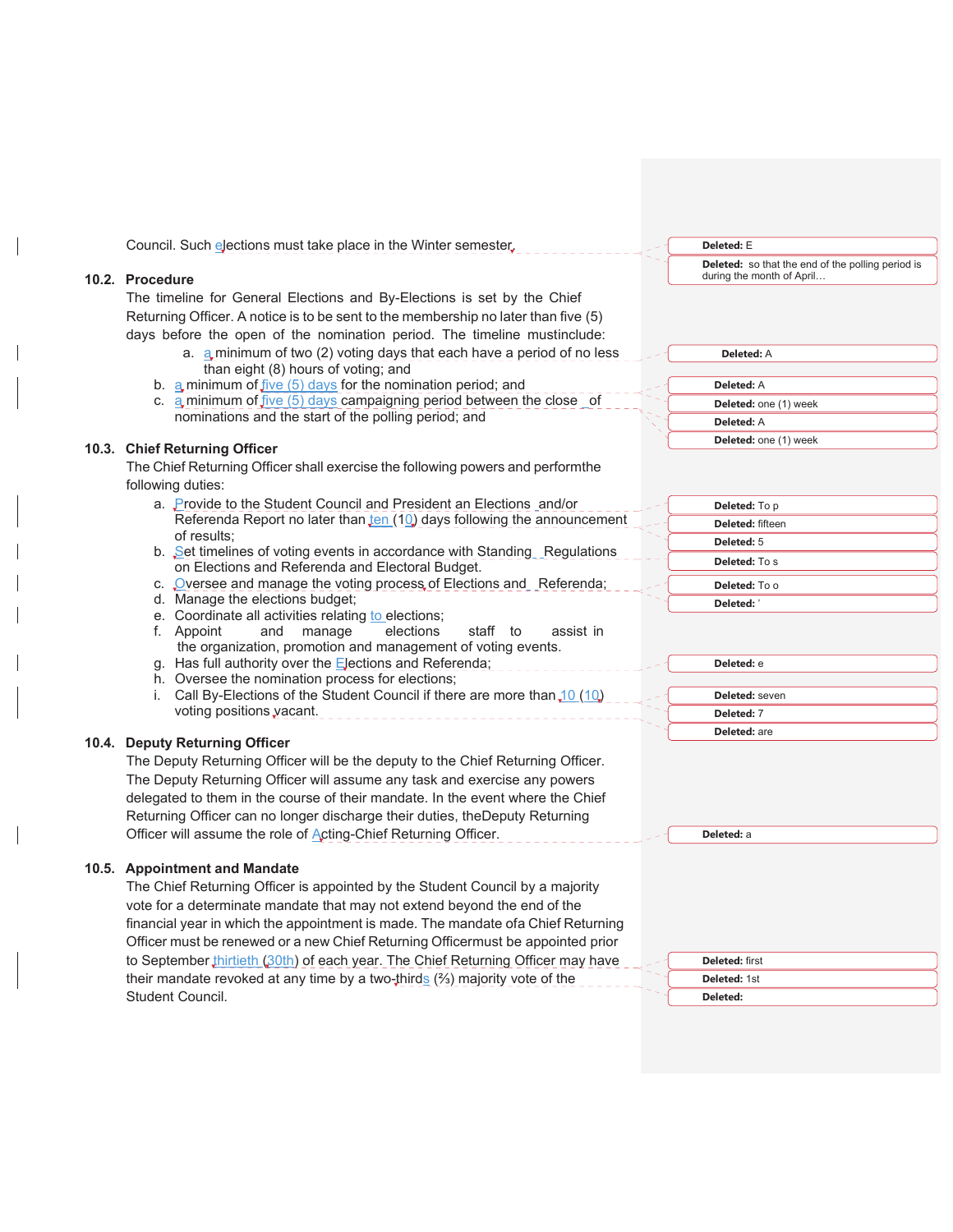The Chief Returning Officer must appoint a new Deputy Returning Officer or renew the mandate of a previous Deputy-Returning Officer within *fifteen* (15) days of the start of the Chief Returning Officer's mandate for a determinate mandate that does not extend beyond the Chief Returning Officer's own mandate. The Deputy Returning Officer may have their mandate revoked at any timeby the Chief Returning Officer.

While Returning Officers may interact with Executive Officers, the Administrative Director and Employees of the Union for logistical reasons, the offices of Returning Officers are designed to be independent and answer directly only to the Student Council. Any interference with the Electoral process from Executive Officers and, Employees is forbidden. Interference means the use of any Union's resources, internal information or someone's position within the Union to interfere in the electoral process.

## **10.6. Qualifications**

The following persons shall not be eligible for the office of Returning Officers:

- a. Persons who are not members of the Union or cease to be a member of the Union, unless membership is granted to them according to Article 5.3 of the Constitution
- b. Persons who hold an elected position as an Executive Officer, a Councillor, or any position in a student group accredited under the Union's Standing Regulation.
- c. Persons who are already employed by the Union.

## **10.7. End of Mandate**

The term of a Returning Officer shall end in the event of death, resignation, removal from office or where the Returning Officer ceases to be qualified tobe a Returning Officer in accordance with the Constitution.

#### **10.8. Resignation**

The Chief Returning Officer may resign from office at any time by forwardinga letter of resignation to the Chair of the Student Council, President and Administrative Director by electronic mail, courier or by registered mail. The resignation shall become effective on the date when the letter of resignation is sent to the Union or on such other date as may be specified in the letter.

The Deputy Returning Officer may resign from office at any time by forwarding a letter of resignation to the Chief Returning Officer and Administrative Director by electronicmail, courier or by registered mail. The resignation shall become effective on the date when the letter of resignation is sent to the Union or on such other date as may be specified in the letter.

## **Formatted:** Indent: Left: 3.52 cm, Right: 0.21 cm

**Deleted:** three¶ (3) weeks

**Deleted:** that appoints the Deputy Returning Officer.

**Deleted:** r **Deleted:** o

**Deleted:** only

**Deleted:** ,

**Deleted:** All persons who are Members during the current Financial Year.…

Deleted: <#>such persons who are not qualified to be an Executive Officer due to the institution of a regime of protective supervision in their respect or by one of the common causes of extinction of obligations provided for by law, such as if such Executive Officer is recognised by a court as having lost the ability to reason, if such Executive Officer becomes bankrupt, suspends their payments or if such Executive Officer makes arrangements with its creditors.¶ Such p **Deleted:** ;

**Deleted:** Such p

**Deleted:** Such p

**Deleted:** and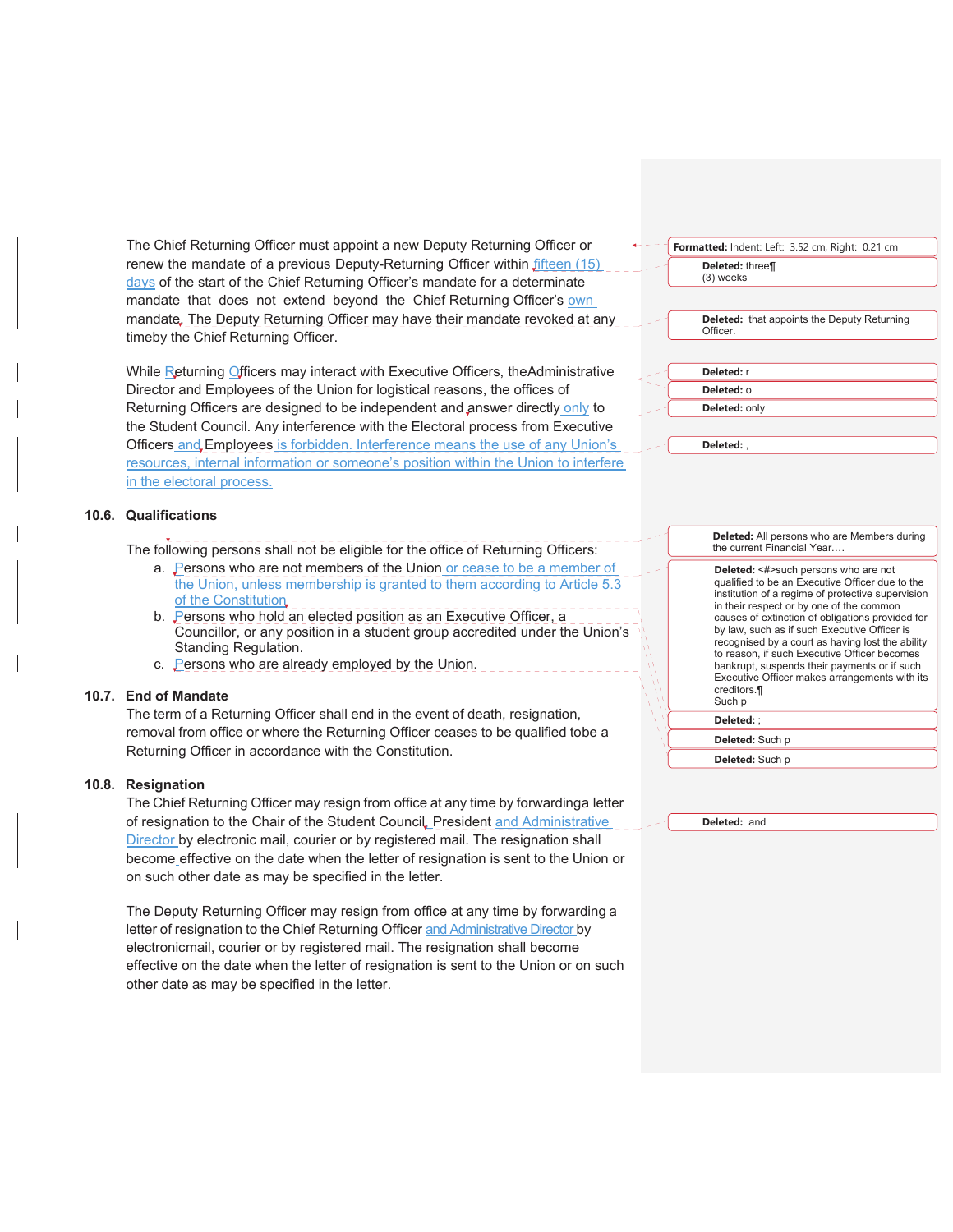#### **10.9. Exceptional Circumstances**

In the event that The Chief Returning Officer and Deputy Returning Officer are left vacant and that the Student Council is unable to reach quorum, the President will exceptionally have the right to appoint an Acting-Chief Returning Officer that will assume office until the Student Council can convene again and appoint a permanent Chief Returning Officer.

#### **10.10. Vacancy**

In the event that the position of Chief Returning Officer is vacant in the midstof a mandate, the Deputy Returning Officer will assume the role as acting-Chief Returning Officer. The Student Council must appoint a new Chief Returning Officer within fifteen (15) days.

#### **10.11. Remuneration**

The Chief Returning Officer's remuneration shall be fixed by the Student Council. The Student Council may, by way of resolution, authorize the reimbursement of expenses incurred by the Chief Returning Officer in the exercise of their duties.

The Deputy Returning Officer's remuneration shall be fixed by the Chief Returning Officer, in consultation with the Administrative Director, and be drawn from the Elections budget. The Chief Returning Officer may authorize the reimbursement of expenses incurred by the Deputy Returning Officer in the exercise of their duties.

#### **10.12. By-Elections**

By-Elections can be called by the Student Council to fill vacancies on the Student Council or Executive Officers. In the event where fifty percent (50%) or more of the positions of Executive Officers are left vacant, the Student Council must call a By-Election within five (5) days of the last vacancy. In the event where the Student Council has less than fifty percent (50%) of its voting members, the Chief Returning Officer will have the authority to call By-Elections and must do so within five (5) days of the last vacancy.

#### **10.13. Voting**

All Members shall be eligible to vote in an election for their Officers and forthe Academic Sector Representatives of their sector of study. Unless otherwise provided for in the Act, this Constitution, or the Standing Regulations, all elected offices shall be decided by a ranked preferential ballot.

#### **10.14. Quorum**

| The quorum for all elections shall be two percent $(2%)$ of the eligiblevoters. | Deleted: E     |
|---------------------------------------------------------------------------------|----------------|
|                                                                                 | Deleted: three |
| 10.15. Disputes, Recounts and Appeals                                           | Deleted: 3     |

| Deleted: 0 |  |
|------------|--|
| Deleted: - |  |
| Deleted: a |  |
|            |  |

**Deleted:** s

| <b>Deleted:</b> under recommendation of the President |
|-------------------------------------------------------|
| Deleted: of                                           |
| <b>Deleted:</b> more than                             |
| Deleted: b                                            |
| Deleted: e                                            |
| Deleted: S                                            |

**Deleted:** r

**Deleted:** 3 **Deleted: I**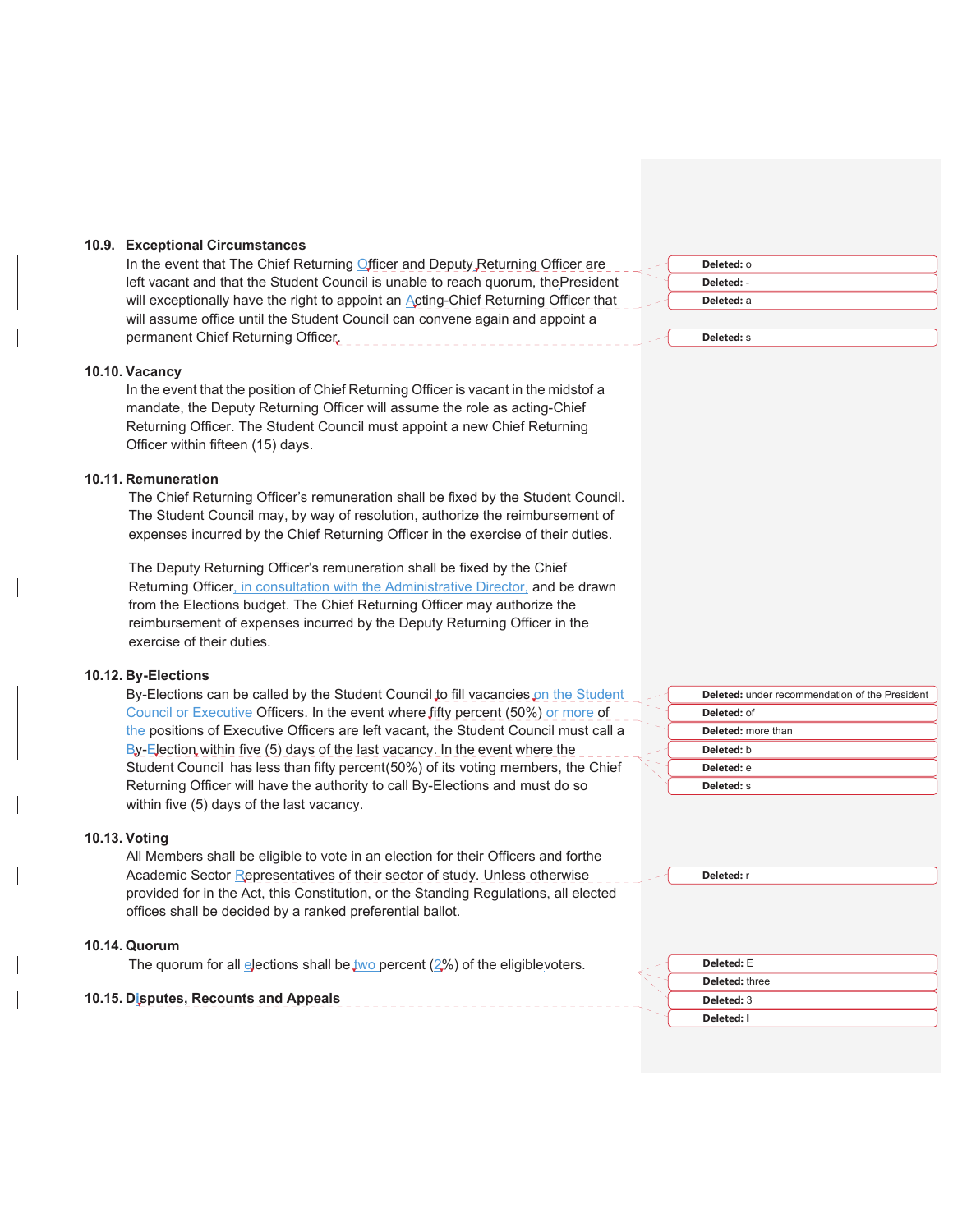Any elector who wishes to dispute the results of an election and/or requesta recount must notify the Chief Returning Officer within 3 days of the announcement of the results. The Chief Returning Officer will render a motivated written decision on the dispute or on whether a recount is warranted within two (2) days of the request. Any decision of the Chief Returning Officer can be appealed to the Accountability Officer no later than two (2) days after it has been rendered. The Accountability Officer shall form an Appeals Committee composed of three (3) members in accordance with the Union's Standing Regulations. This committee shall be chaired by the Accountability Officer who shall notvote. The Accountability Officer shall ensure that the committee follows the rules of natural justice. The Accountability Officer shall issue a decision on behalf of the committee within five (5) days of the receipt of the appeal. **11. REFERENDA 11.1. General** The Union may hold referenda, on which Members may directly vote on resolutions, in accordance with its Standing Regulations. The voting process will be overseen and managed by the Chief Returning Officer. **11.2. Initiation** Referenda may be initiated by the Student Council by a two-thirds  $(2/3)$  majority vote or Members by a petition in writing signed by no fewer than one hundred and fifty (150) Members of the Union from at least four (4) different Academic Sectors with no more than fifty percent (50%) being fromany one Academic Sector. **11.3. Timeline** The timeline is set by the Chief Returning officer no later than (5) days afterthe initiation of a referenda. Notice of the question and voting timeline must be sent to the membership no less than  $f$  *fifteen*  $(15)$  days before the start of voting. Voting must occur over a minimum of two (2) voting days that each have a period of no less than eight (8) hours of voting **11.4. Voting** All Members shall be eligible to vote in a referendum. Unless otherwise provided for by law, this Constitution, or the Standing Regulations, all referendum questions submitted to the Members shall be decided by a simple majority vote. **11.5. Quorum** The quorum for all referenda shall be two percent  $(2%)$  of the Members. **12. ACCOUNTABILITY OFFICER Deleted:** a **Deleted:** c **Deleted:** R **Deleted:** resolution **Deleted:** . **Deleted:** its **Deleted:** three (3) weeks **Deleted:** R **Deleted:** R **Deleted:** R **Deleted:** three **Deleted:** 3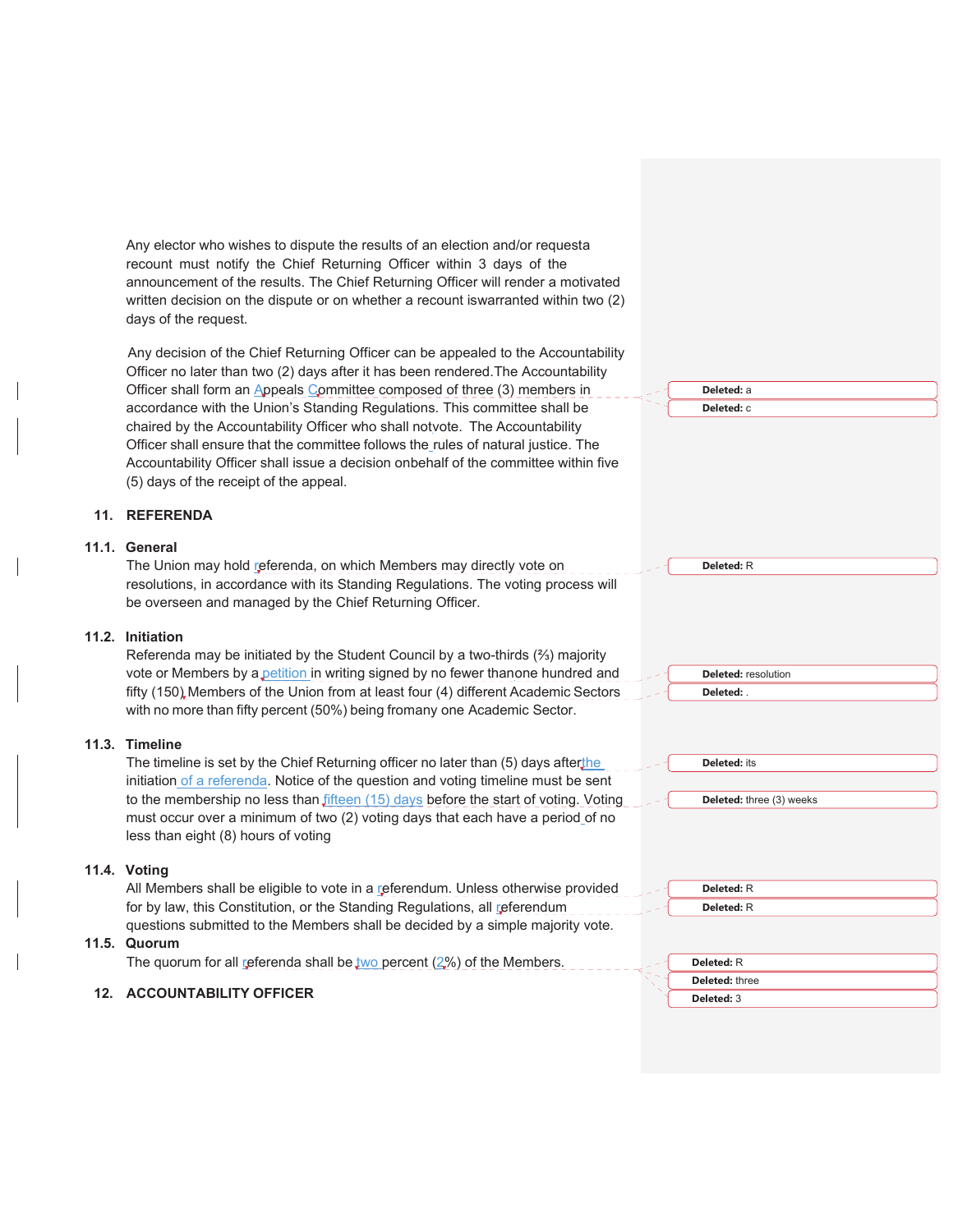#### **12.1. General**

The Accountability Officer is an independent permanent officer who reports directly to the Student Council. The Officer will be responsible for the interpretation and enforcement of the Constitution, Standing Regulations, Policies and Positions of the Union. Every Member has the right to petitionthe Accountability Officer to be heard on matters pertaining to their jurisdiction. The Accountability Officer may also receive confidential complaints of Members, and as such, shall act as a whistleblower resource. Only complaints filed by Members shall be considered, and as such, no anonymous complaints shall be regarded.

#### **12.2. Powers and Duties**

The Accountability Officer shall act as arbitrator in internal disputes. The Accountability Officer shall have all powers to render binding decisions in the case of disputes between the Student Council, Officers, Student Groups, Members and/or and any other internal party of the Union. The Accountability Officers shall not have powers over matters of Human Resources but may be empowered to make non-binding recommendations. Decisions rendered by the Accountability Officer and cannot be further appealed or overturned.

The Accountability Officer shall submit to the Student Council each year a report of all decisions rendered along with non-binding recommendations if applicable. The report must be presented to the Student Council no later than the last day of April of each year.

The Accountability Officer shall have full power to investigate in the event where notice of wrongful and/or unlawful activity has been received. The Accountability shall be granted unrestricted access to files and documents necessary for the investigation.

The Accountability Officer may choose, at their discretion and in accordance with their better judgement, to refuse to hear a dispute or appeal if deemedfrivolous, unsubstantiated and/or unwarranted.

#### **12.3. Qualifications**

The Accountability Officer must be a professional of the legal field such asa lawyer or notary and/or arbitrator.

## **12.4. Appointment and Mandate**

The Accountability Officer shall be appointed by the Student Council by majority vote under recommendation of the President. The Accountability Officer shall serve a mandate of five (5) years.

## **12.5. End of Term of Office**

**Deleted:** . A **Deleted:** W **Deleted:** m

**Deleted:** its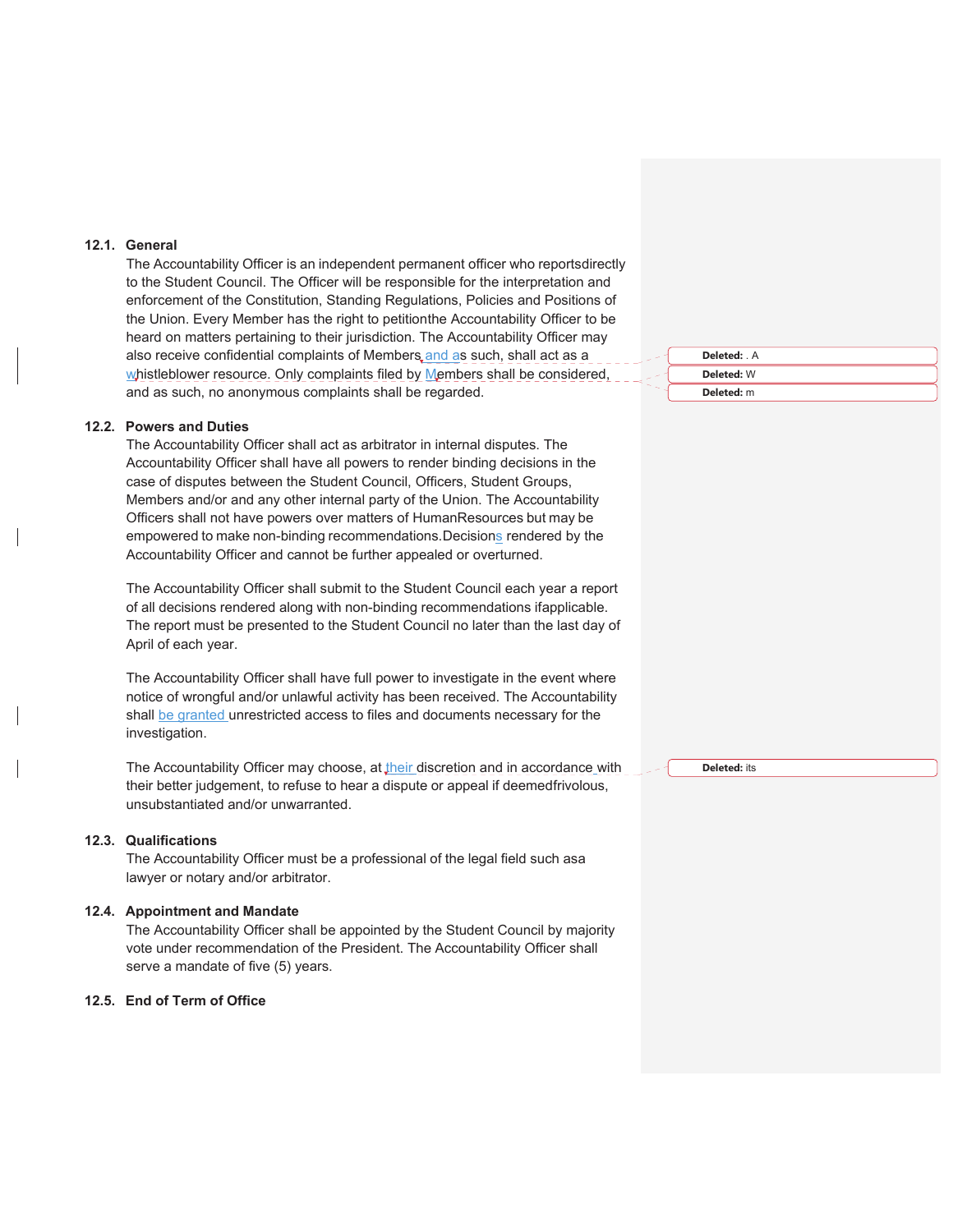The term of office of an Accountability Officer shall end in the event of death, resignation, removal from office or where the Officer ceases to be qualified to be an Officer in accordance with the Constitution.

#### **12.6. Removal from Office**

The Accountability Officer may be removed from office by way of a resolution adopted by three-quarters (¾) majority vote of the Student Council.

### **12.7. Resignation**

The Accountability Officer may resign from office at any time by forwarding a letter of resignation to the President, Administrative Director and to the Chair of the Student Council of the Union. This can be in the way of electronic mail, courier or by registered mail. The resignation shall become effective on the date when the letter of resignation is sent to the Union or on such other date as may be specified in the letter.

## **12.8. Vacancy**

In the event that the position of Accountability Officer is vacant, the Student Council will appoint a new Accountability Officer within (2) months.

### **12.9. Remuneration**

The Accountability Officer shall be remunerated for their work and it shall be fixed by the Student Council. The Student Council may, by way of resolution, authorize the reimbursement of expenses incurred by the Accountability Officer in the exercise of their duties.

#### **13. STUDENT REPRESENTATIVES**

#### **13.1. General**

Student Representatives are Members who are appointed to represent the College's and the Union's interest on "College Bodies".

## **13.2. Duties and Responsibilities**

Student Representatives must always act in a way that is in the best interestof the membership and the Union subject to certain exceptions relating to fiduciary responsibility. All Student Representatives are part of the Student Representatives Caucus chaired by the Vice-President Academic Affairs & Advocacy. The Student Representatives Caucus and/or Student Council may at times instruct one (1) or more Student Representatives to act in a certain way in the exercise of their duties. Failure to do so would be in violation with this Constitution and may be cause for removal from office of this representative.

## **13.3. Calling of the Regular Meetings**

There shall be no fewer than eight (8) regular meetings of the Student

| Deleted: M    |  |
|---------------|--|
|               |  |
| Deleted: of   |  |
| Deleted: S    |  |
| Deleted: and  |  |
| Deleted: many |  |
| Deleted: S    |  |
| Deleted: r    |  |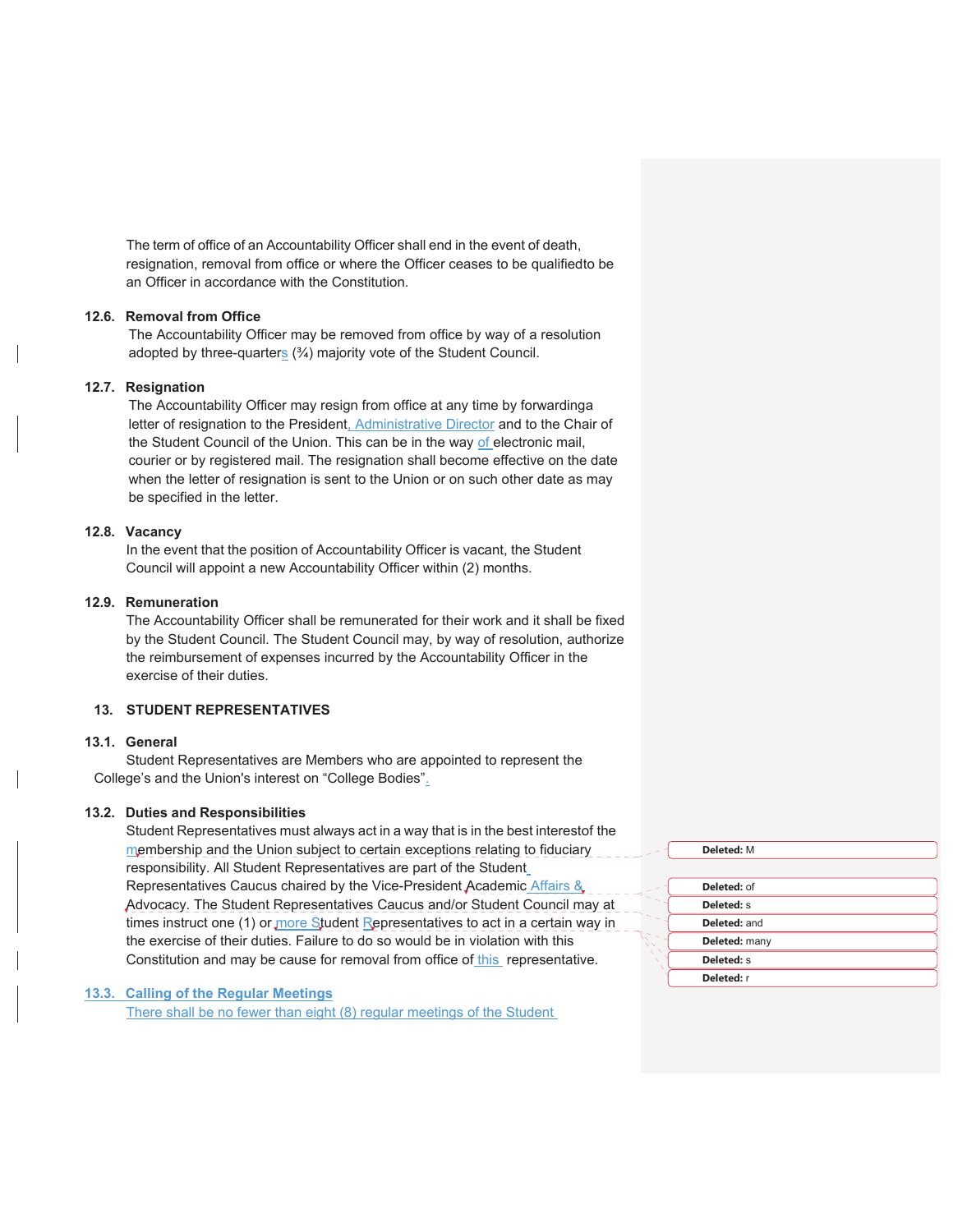Representative Caucus per financial year. The meeting schedule shall be set by the Student Caucus Chair at the first meeting of each new financial year.

#### **13.4. Qualifications**

A Student Representative must be a Member of the Union at the time of the appointment. Furthermore, they must meet all the criteria for the office in which they seek to become a representative.

#### **13.5. Appointment and Mandate**

Student Representatives are appointed by the Student Council under recommendation of the Vice-President Academic Affairs & Advocacy and in accordance with its Standing Regulations for a mandate not exceeding one (1) year.

#### **13.6. End of Term of Office**

The term of office of a Student Representative shall end in the event of death, resignation, removal from office or where the representative ceasesto be qualified to be a representative in accordance with the Constitution, Standing Regulations and Policies of the Union.

#### **13.7. Removal**

Any Student Representative who misses three (3) meetings of the Caucus and/or of the College Body on which they sit without justifiable cause shall be deemed to have resigned as a Student Representative. A Student Representative who has a justifiable cause may ask the Vice-President Academic Affairs & Advocacy to excuse them for their absence.

Any Student Representative may be removed from office by a majority vote of the Student Council. The Student Representative against whom a request for removal from office is directed shall be notified of the place, the date, and the time of the meeting of the Caucus and/or Student Council. Such a Student Representative shall have the right to attend and to address the meeting or, in a written statement and read by the Chair, to put forth the reasons why such Officer opposes the proposed removal from office.

#### **13.8. Resignation**

A Student Representative may resign from office at any time by forwarding a letter of resignation to the Vice-President Academic Affairs & Advocacy. This can be by way of electronic mail, courier or by registered mail. The resignation shall become effective on the date when the letter of resignation is sent to the Union or on such other date as may be specified in the letter.

#### **13.9. Vacancy**





**Deleted:** m



| <b>Deleted: of</b>    |
|-----------------------|
| <b>Deleted:</b> s and |
| Deleted: in the       |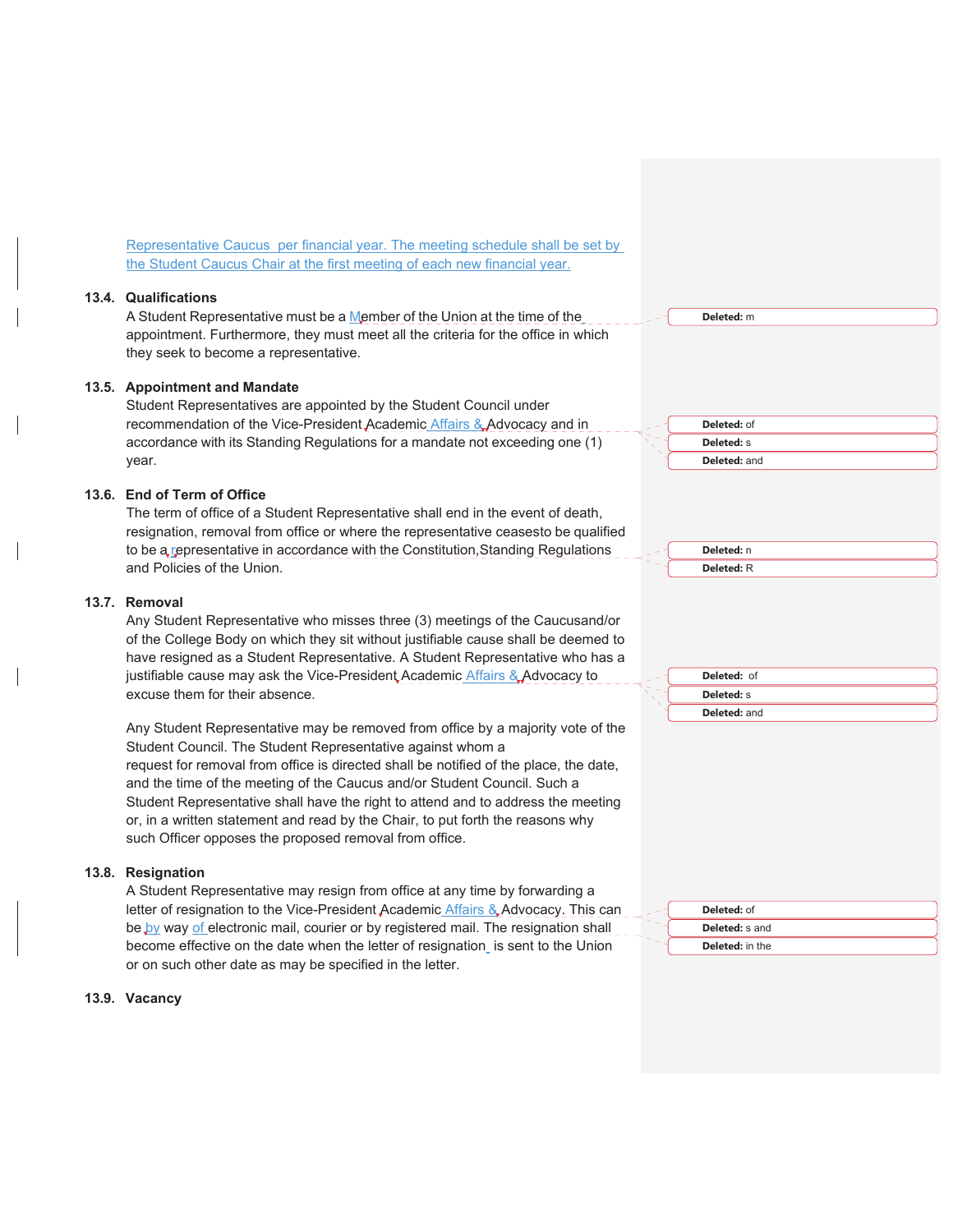In the event of a vacancy of a Student Representative position, it must be filled no later than one (1) month after the initial start of the vacancy.

#### **14. PROTECTIONS OF COUNCILLORS, OFFICERS AND OTHER**

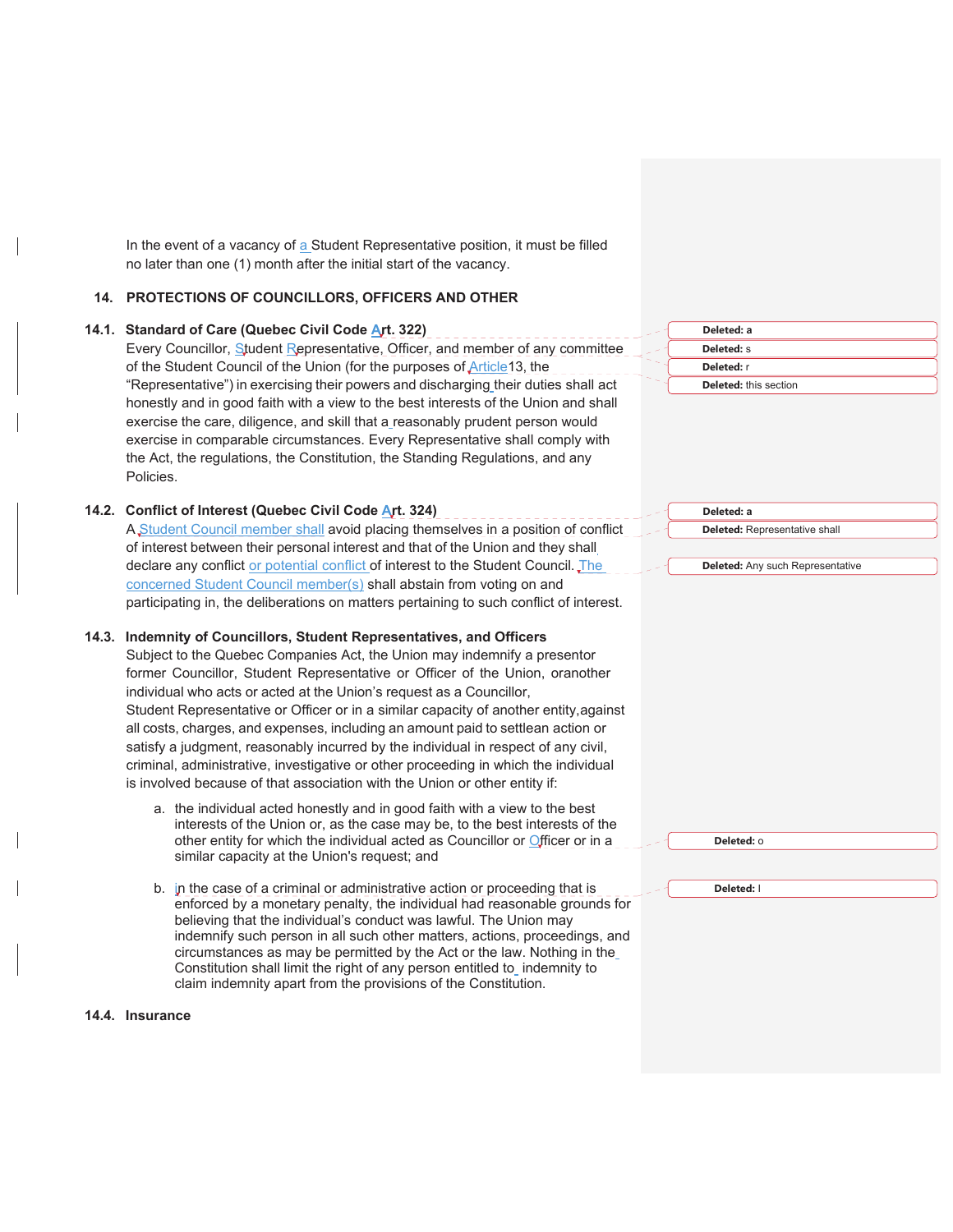|     | Subject to the Act, the Union must purchase and maintain insurance for thebenefit                                                                                    |                           |
|-----|----------------------------------------------------------------------------------------------------------------------------------------------------------------------|---------------------------|
|     | of any individual entitled to be indemnified by the Union pursuant to Section 13.3                                                                                   | Deleted: s                |
|     | hereof against any liability incurred by the individual:                                                                                                             |                           |
|     |                                                                                                                                                                      |                           |
|     | a. in the individual's capacity as a Councillor or an Officer of the Union;                                                                                          | Deleted: 0                |
|     | 0 <sub>R</sub>                                                                                                                                                       |                           |
|     | b. in the individual's capacity as a Councillor, Student Representative or<br>Officer, or in a similar capacity, of another entity, if the individual acts or        |                           |
|     | acted in that capacity at the Union's request.                                                                                                                       |                           |
|     |                                                                                                                                                                      |                           |
|     | 14.5. Training                                                                                                                                                       |                           |
|     | All newly appointed Chief Returning Officers and Deputy Returning Officers must                                                                                      | <b>Deleted:</b> incumbent |
|     | receive mandatory training about their legal responsibilities paid by the Union and                                                                                  |                           |
|     | administered by a legal professional within the first two (2) months of their                                                                                        |                           |
|     | appointment.                                                                                                                                                         |                           |
|     | All Councillors and Officers, with exception of the Accountability Officer and                                                                                       | Deleted:,                 |
|     | notwithstanding the previous paragraph, shall receive mandatory training on their<br>legal rights and responsibilities paid by the Union and administered by a legal | Deleted: to               |
|     | professional within the first (1 <sup>st</sup> ) month of the start of their respective mandate.                                                                     | Deleted: u                |
|     |                                                                                                                                                                      |                           |
| 15. | <b>CONTRACTS, BANKING AND BORROWING</b>                                                                                                                              |                           |
|     |                                                                                                                                                                      |                           |
|     |                                                                                                                                                                      |                           |
|     | 15.1. Contracts                                                                                                                                                      |                           |
|     | In the absence of a decision to the contrary by the Student Council, deeds,                                                                                          |                           |
|     | transfers, assignments, contracts, obligations, and other instruments in writing                                                                                     |                           |
|     | requiring execution by the Union shall be signed by the relevant Officer specified                                                                                   |                           |
|     | in the Standing Regulations and the President, the Vice- President Finance, the                                                                                      | Deleted: of               |
|     | Administrative Director or such other person or persons as may be determined by                                                                                      |                           |
|     | the Student Council. The Student Councilmay also authorize, in general or                                                                                            |                           |
|     | specific terms, any person to sign any document in the name of the Union.                                                                                            |                           |
|     | 15.2. Banking and Borrowing (Quebec Companies Act, Article 77)                                                                                                       |                           |
|     | The banking business of the Union including, without limitation, the borrowing of                                                                                    |                           |
|     | money and the giving of security, therefore, shall be transacted with such banks,                                                                                    |                           |
|     | trust companies or other bodies corporate or organizationsand under such                                                                                             |                           |
|     | agreements, instructions and delegations of powers as the Student Council                                                                                            | <b>Deleted: directors</b> |
|     | members determine from time to time. Without limiting the borrowing powersof the                                                                                     |                           |
|     | Union, the Student Council may from time to time:                                                                                                                    |                           |
|     | (a) borrow money upon the credit of the Union;                                                                                                                       |                           |
|     |                                                                                                                                                                      |                           |
|     | (b) issue, re-issue, sell or pledge bonds, debentures, notes, or other                                                                                               |                           |
|     | evidence of indebtedness or guarantee of the Union, whether secured or                                                                                               |                           |
|     | unsecured; and                                                                                                                                                       |                           |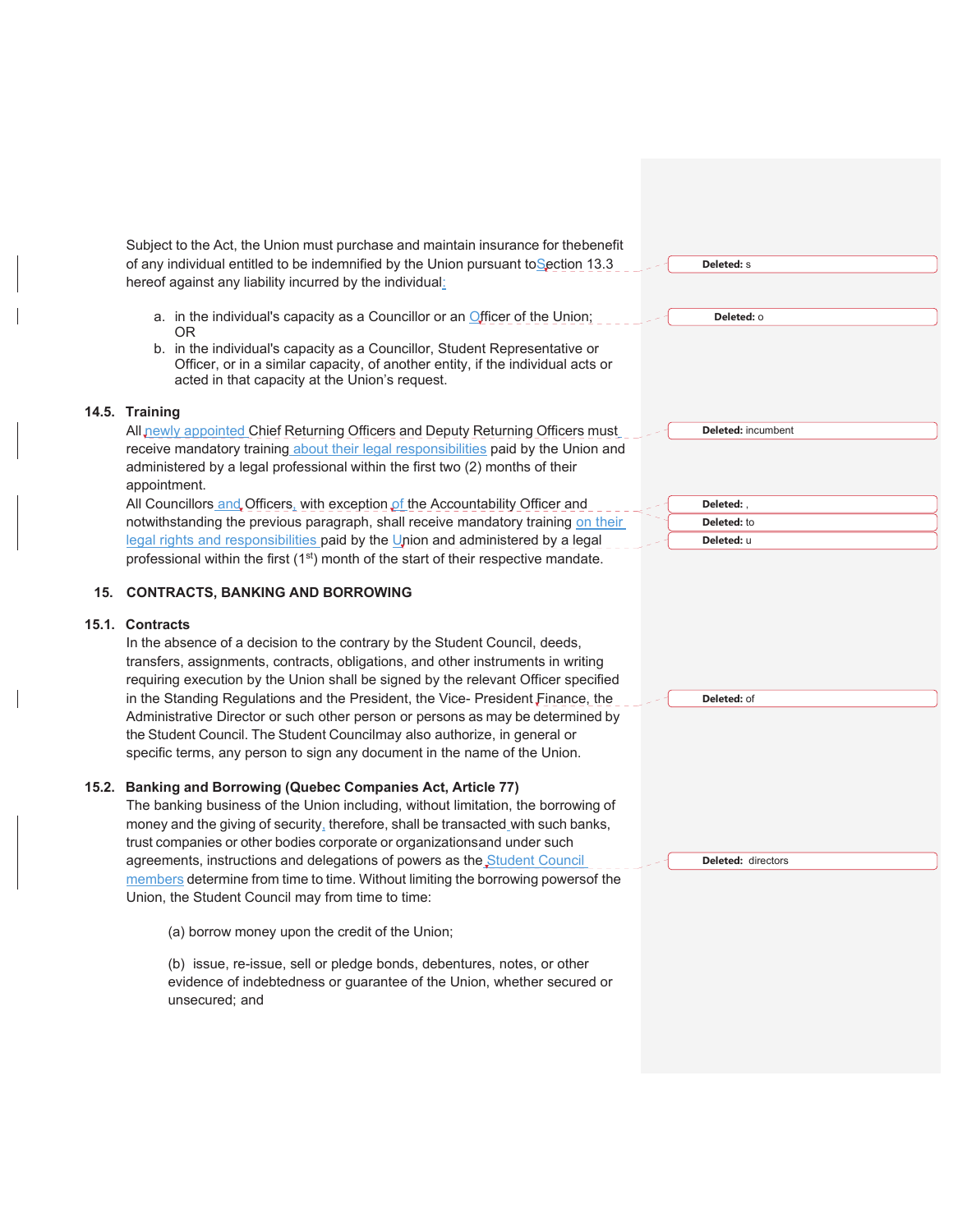(c) mortgage, hypothecate, pledge, or otherwise create an interest in or charge upon all or any property (including the undertaking and rights) of the Union, owned or subsequently acquired, by way of mortgage, hypothec, pledge or otherwise, to secure payment of any such evidence of indebtedness or guarantee of the Union. Nothing in this section limits or restricts the borrowing of money by the Union on bills of exchange or promissory notes made, drawn, accepted, or endorsed by or on behalf of the Union.

#### **16. FINANCES**

#### **16.1. Financial Year**

The Financial Year of the Union shall be from the first (1<sup>st</sup>) of June to the thirtyfirst  $(31<sup>st</sup>)$  of May of the following year.

#### **16.2. Financial Statements**

The financial statements of the Union shall be published annually on the Union's website, no later than the fifteenth  $(15<sup>th</sup>)$  of November of each year, and shall be made available at the head office of the Union. The Union shallnot operate at a deficit.

#### **16.3. Auditor**

The Auditor shall be appointed by the Members according to the Quebec Companies Act, each year, at the General Assembly and shall be achartered professional accountant (CPA). The remuneration of the Auditorshall be fixed by the Student Council. No Councillor, Officer or employee ofthe Union, or associate of a Councillor, Officer or employee may be appointed Auditor. If the Auditor ceases for any reason whatsoever to hold office before the end of its term, the Student Council may fill the vacancy by appointing a replacement to serve the unexpired term.

#### **16.4. Mandate of the Auditor**

The Auditor shall complete the audit of the accounts and financial condition of the Union. It shall submit a report to the Members at each annual meeting and confirm that the financial condition is presented in accordance with Generally Accepted Accounting Principles (GAAP). The report shall be an Audit or a Review Engagement

#### **16.5. Large Expenses**

All expenses or contracts of an initial value equal to or greater than ten thousand dollars (\$10,000.00 CAD) before applicable sales taxes will require prior approval by the Student Council before being incurred or signed and executed by the two (2) relevant Officers.

**Deleted:** who

| Deleted: E  |
|-------------|
| Deleted: C  |
| Deleted: T  |
| Deleted: T  |
| Deleted: D  |
| Deleted: of |
| Deleted: 0  |
|             |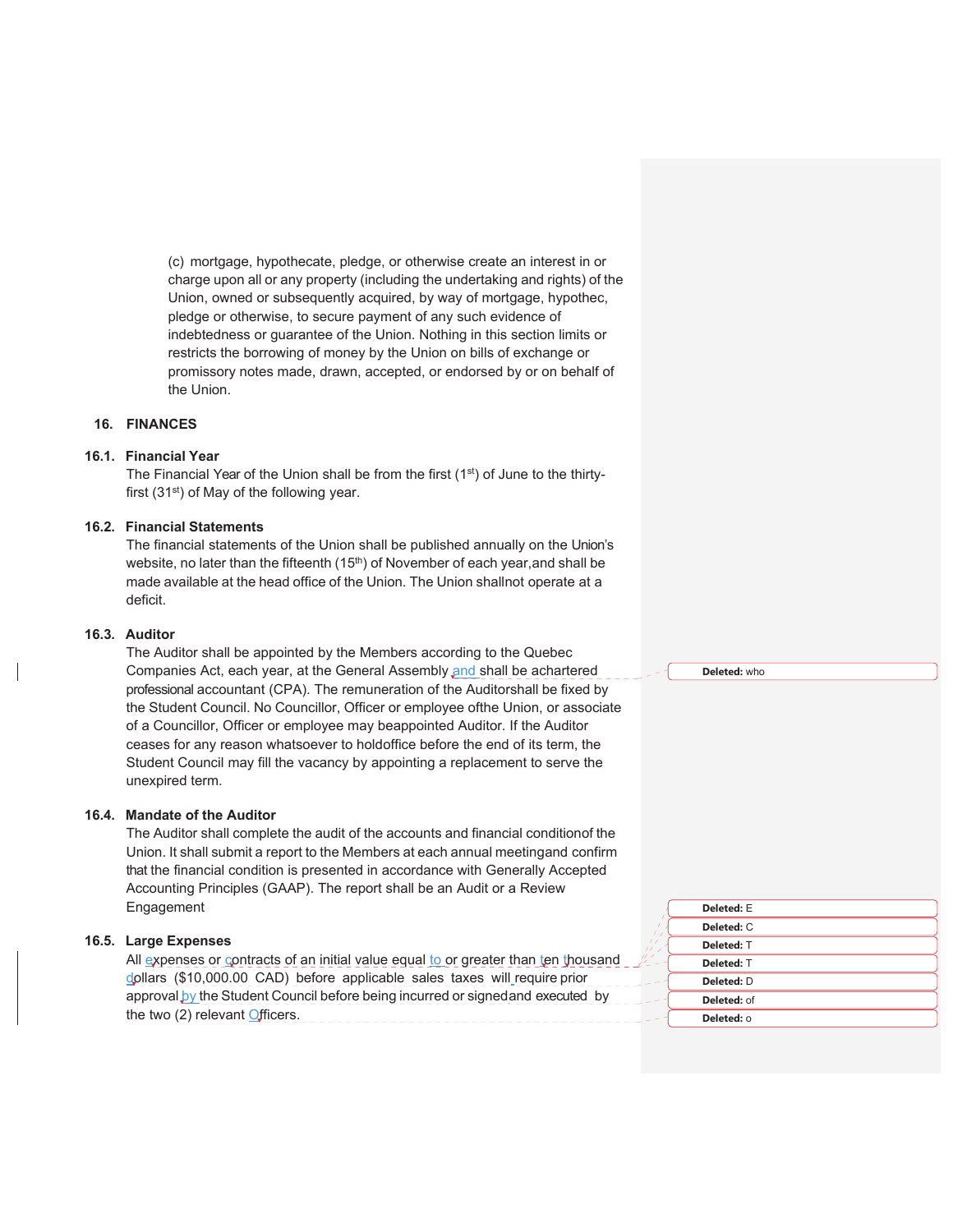## **17. BOOKS & RECORDS**

 $\overline{\phantom{a}}$ 

 $\overline{\phantom{a}}$ 

 $\overline{\phantom{a}}$ 

| 17.1. Books and Records (Quebec Companies Act, Article 104)                                                                                                                                                                                                                                                                                                                                                                                                                                                                                                                                                                                                                                                                                                                                                                                                                                                                                                      | Deleted: a                               |
|------------------------------------------------------------------------------------------------------------------------------------------------------------------------------------------------------------------------------------------------------------------------------------------------------------------------------------------------------------------------------------------------------------------------------------------------------------------------------------------------------------------------------------------------------------------------------------------------------------------------------------------------------------------------------------------------------------------------------------------------------------------------------------------------------------------------------------------------------------------------------------------------------------------------------------------------------------------|------------------------------------------|
| The Union shall adopt one (1) or more books in which the following documents<br>are to be kept:<br>a. A copy of the Letters Patent of the Union;<br>b. The Constitution, Standing Regulations, Policies, Positions and any<br>amendments thereto;<br>c. The minutes of all proceedings of each General Assembly, meetings of the<br>Student Council and meetings of other committees established by the<br>Student Council and of the adopted resolutions in writing;<br>d. A register of the entire membership and any other information associated<br>to the membership;<br>e. A register of the persons who are or have been Officers, members of the<br>Student Council, indicating the name and address of each one of them as<br>well as the date of the commencement and, as the case may be, of the<br>end of their term of office;<br>f. A record of all other relevant documents presented at a meeting of the<br>Student Council or General Assembly, | Deleted: r<br><b>Deleted: Assemblies</b> |
|                                                                                                                                                                                                                                                                                                                                                                                                                                                                                                                                                                                                                                                                                                                                                                                                                                                                                                                                                                  | Deleted: ;                               |
| 17.2. Safekeeping<br>The book(s) shall be kept by the Administrative Director at the head office of the<br>Union and/or on an online private secure cloud storage. In the eventof such<br>digital storage of files, such files must have backups every one (1) year and kept<br>at the head office. Additionally, the Student Council may determine at its<br>discretion any alternative location where files may be stored.                                                                                                                                                                                                                                                                                                                                                                                                                                                                                                                                     |                                          |
| 17.3. Access to Information<br>The following documents shall be made publicly available to members on the<br>Union's website and/or platform accessible to the membership:<br>a. Constitution, Standing Regulations, Policies and Positions<br>b. Agreements of public interest entered into with Dawson College<br>c. Agenda and Minutes of the meetings of the Student Council and its<br>Committees<br>d. Agenda and Minutes of the General Assemblies<br>e. All Official Reports developed by the Union<br>f. Financial Statements and Auditor's Report<br>g. Annual budgets and their revisions<br>h. All other documents deemed of public importance by the Student<br>Council                                                                                                                                                                                                                                                                             |                                          |
| 18. STANDING REGULATIONS AND POSITIONS                                                                                                                                                                                                                                                                                                                                                                                                                                                                                                                                                                                                                                                                                                                                                                                                                                                                                                                           |                                          |
| 18.1. General<br>Standing Regulations serve to complement the Constitution which serves as a                                                                                                                                                                                                                                                                                                                                                                                                                                                                                                                                                                                                                                                                                                                                                                                                                                                                     |                                          |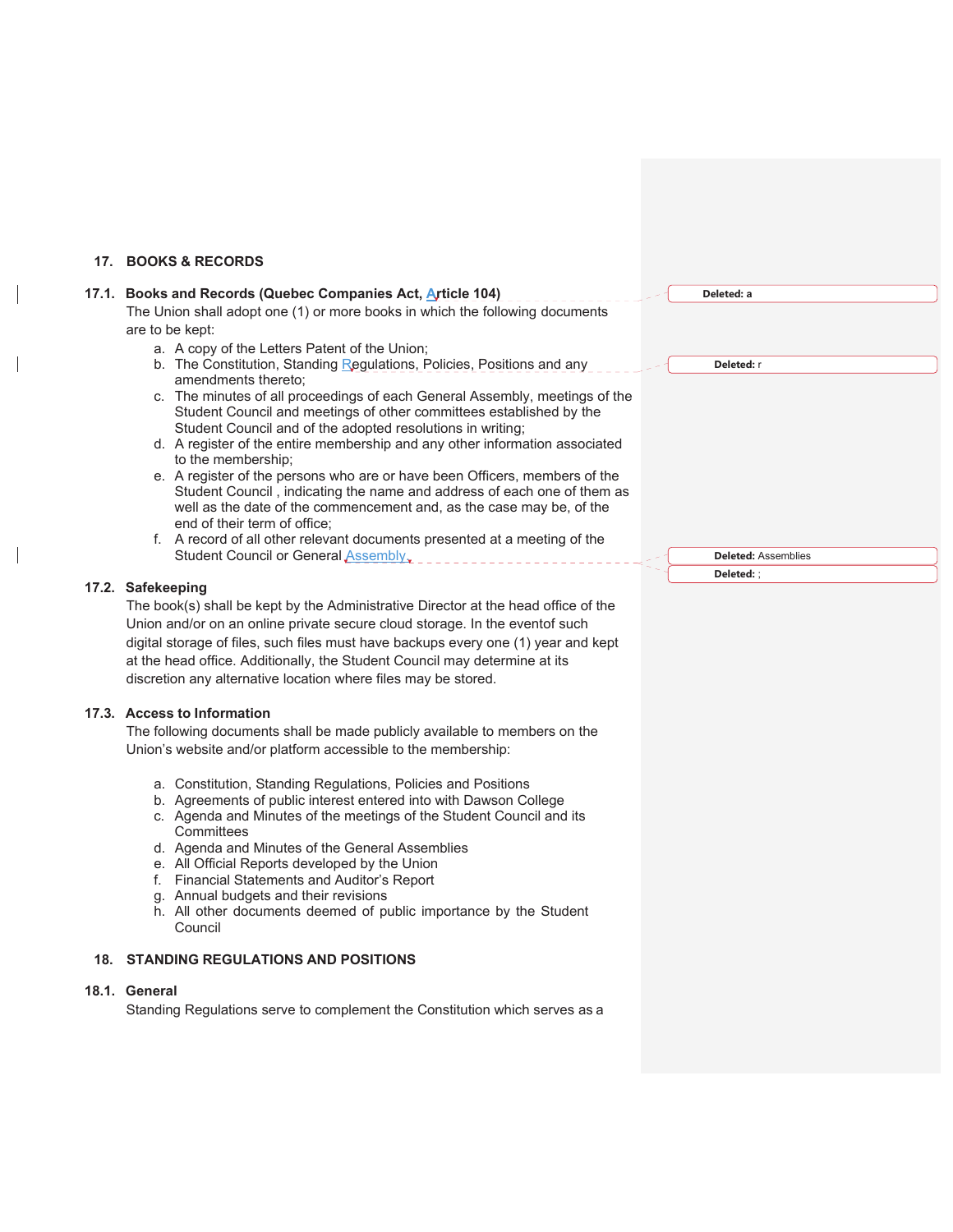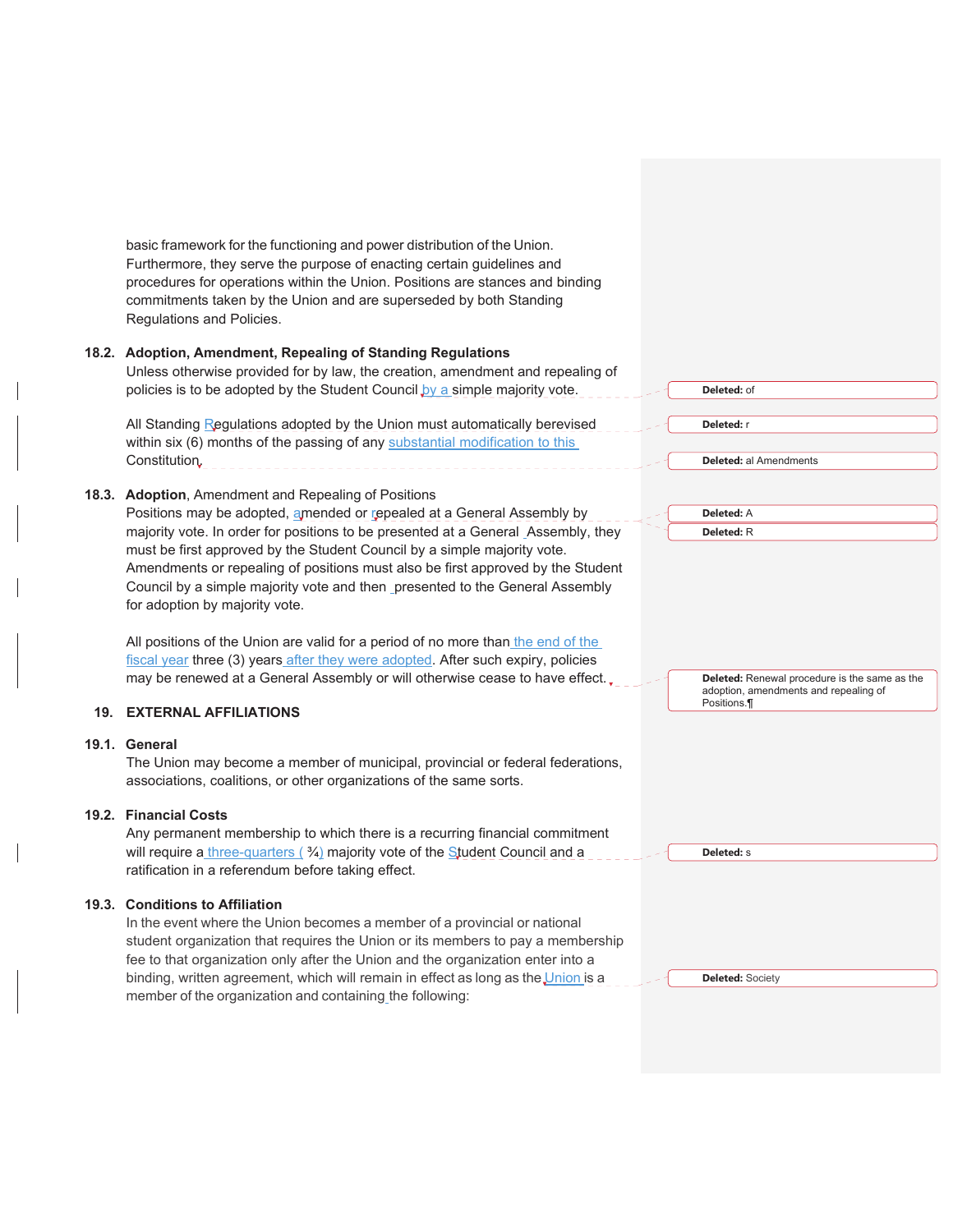|  | a. The Union membership in the organization does not preclude the Union<br>membership in other organizations:                                    |   | Deleted: .                                      |
|--|--------------------------------------------------------------------------------------------------------------------------------------------------|---|-------------------------------------------------|
|  | b. The organization will make its by-laws, policies and minutes available<br>online to all members of the Union within three (3) months of their |   |                                                 |
|  | approval:                                                                                                                                        |   | Deleted:                                        |
|  | c. The organization will, within thirty days (30) of receipt of a written request                                                                |   |                                                 |
|  | from any Member of the Union, provide to them a copy of any document in                                                                          |   | Deleted: m                                      |
|  | care or control of the organization not lawfully required to be kept private;                                                                    |   |                                                 |
|  | d. The organization recognizes that the Union reserves the right to terminate                                                                    |   |                                                 |
|  | its membership in the organization according solely to the Union's                                                                               |   |                                                 |
|  | Constitution and Standing Regulations, policies and according to the                                                                             |   |                                                 |
|  | following procedure:                                                                                                                             |   |                                                 |
|  | i. by resolution of the Student Council if the Union joined the                                                                                  |   |                                                 |
|  | organization by resolution of the Student Council or by a majority                                                                               |   |                                                 |
|  | vote in a referendum if they joined by referendum.                                                                                               |   |                                                 |
|  |                                                                                                                                                  |   |                                                 |
|  | 9.4. External Representatives                                                                                                                    |   |                                                 |
|  | 20. The Student Council may appoint, under recommendation of the Vice-                                                                           |   |                                                 |
|  | President External Affairs, any individuals to delegations at external                                                                           |   | Deleted: of                                     |
|  | organizations' meetings as External Representatives of the Union. The                                                                            |   | Deleted: E                                      |
|  | representatives to such meetings shall act according to the positions                                                                            |   | Deleted: O                                      |
|  | adopted by the membership, the Student Council and/or the Executive.<br>20. AMENDMENT OF THE CONSTITUTION                                        |   | Deleted: e                                      |
|  |                                                                                                                                                  |   | Deleted: r                                      |
|  | 0.1. Amendment of the Constitution                                                                                                               |   | Deleted: vote during the meeting as directed by |
|  | Unless otherwise provided for by law, the Constitution may be amended,                                                                           | П | the Executive.                                  |
|  | superseded, or repealed with a two-thirds (%) majority vote of the Student                                                                       |   |                                                 |
|  | Council followed by a ratification vote in a referendum.                                                                                         |   | Deleted: R                                      |

#### **21. INTERPRETATION**

#### **21.1. Singular and Plural**

Words in the singular include the plural and vice versa.

## **21.2. Precedence**

**19.4.** 

**20.1.** 

In the event of a contradiction between the Quebec Companies Act, the Letters Patent or the Constitution, the Quebec Companies Act shall prevailover the Letters Patent and over the Constitution, and the Letters Patent shall prevail over the Constitution. In the event of a contradiction between the Constitution and the Standing Regulations, the Constitution shall prevailover the Standing Regulations.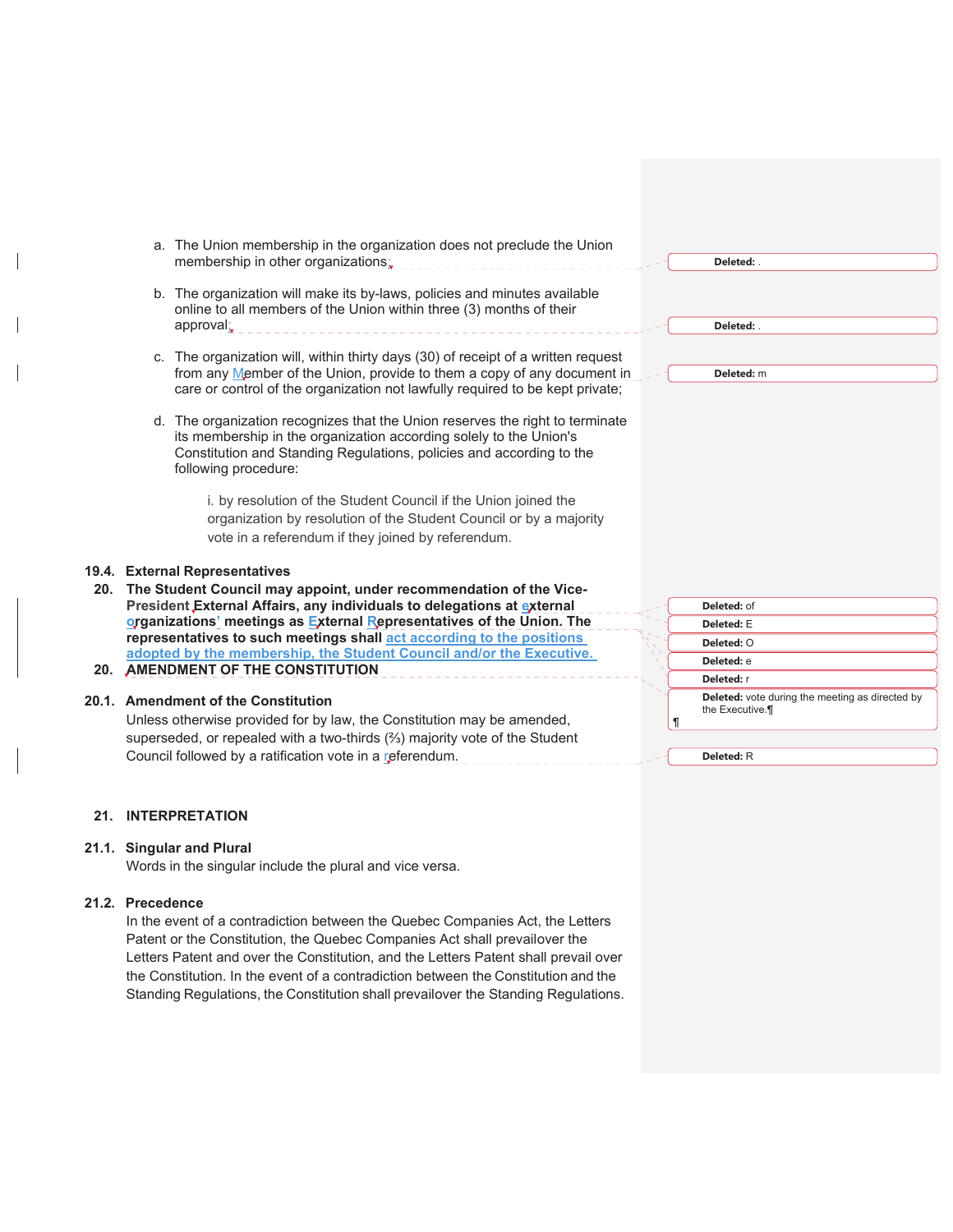#### **21.3. Preamble, Annexes and Land Acknowledgement**

The Preamble, Annexes and Land Acknowledgement shall form an integralpart of the Constitution.

#### **21.4. Headings**

The headings used in the Constitution are for reference purposes only andthey shall not be considered in the interpretation of the terms or provisionsin the Constitution.

#### **21.5. By-Laws**

This document shall serve as the Union's governing By-Laws required for legal persons constituted under Part III of the Quebec Companies Act.

#### **22. DISSOLUTION**

## **22.1. Dissolution (Quebec Companies Act, Article 28)**

Upon the winding-up or dissolution of the Union, any assets remaining afterthe satisfaction of its debts and liabilities shall be held in a trust until such time as said assets may be transferred to a democratically run Dawson College student organization having purposes similar to those of the Dawson Student Union. The trustee shall be chosen by the members at the time of dissolution.

#### **23. EFFECTIVE DATE AND TRANSITION**

#### **23.1. Effective Date**

This Constitution and any further modifications shall come into force when confirmed by way of referendum of the Members, subject to the provisions of the Act. Once adopted, the Constitution will enter into effect on June 1st  $(1<sup>st</sup>)$  of the next financial year.

| Deleted: a                                                                                                                                                                                                                                                                                                                                                                                                                                                                                                                                                                                                                                                                                                                                                                                                                                                                                                                                                                                                                                                                                                                                                                                                                                                                                                                                                                                                                                                                                                  |  |  |  |  |
|-------------------------------------------------------------------------------------------------------------------------------------------------------------------------------------------------------------------------------------------------------------------------------------------------------------------------------------------------------------------------------------------------------------------------------------------------------------------------------------------------------------------------------------------------------------------------------------------------------------------------------------------------------------------------------------------------------------------------------------------------------------------------------------------------------------------------------------------------------------------------------------------------------------------------------------------------------------------------------------------------------------------------------------------------------------------------------------------------------------------------------------------------------------------------------------------------------------------------------------------------------------------------------------------------------------------------------------------------------------------------------------------------------------------------------------------------------------------------------------------------------------|--|--|--|--|
| <b>Deleted: R</b>                                                                                                                                                                                                                                                                                                                                                                                                                                                                                                                                                                                                                                                                                                                                                                                                                                                                                                                                                                                                                                                                                                                                                                                                                                                                                                                                                                                                                                                                                           |  |  |  |  |
| Deleted: at the start                                                                                                                                                                                                                                                                                                                                                                                                                                                                                                                                                                                                                                                                                                                                                                                                                                                                                                                                                                                                                                                                                                                                                                                                                                                                                                                                                                                                                                                                                       |  |  |  |  |
| Deleted:                                                                                                                                                                                                                                                                                                                                                                                                                                                                                                                                                                                                                                                                                                                                                                                                                                                                                                                                                                                                                                                                                                                                                                                                                                                                                                                                                                                                                                                                                                    |  |  |  |  |
| Deleted: <#>Transition¶<br>In the event where the referendum concerning<br>the amendment of the previous constitution<br>and by-laws happens at the same time or after<br>General Elections, the officers elected will not<br>assume the titles and roles mentioned in the<br>previous constitution and will instead assume<br>the following:¶                                                                                                                                                                                                                                                                                                                                                                                                                                                                                                                                                                                                                                                                                                                                                                                                                                                                                                                                                                                                                                                                                                                                                              |  |  |  |  |
| <#>Chairperson will become President;¶<br><#>Deputy Chairperson will become<br>Vice-President of Internal Affairs and<br>Operations:¶<br><#>Treasurer will become Vice-<br>President of Finance: II<br><#>Director of Internal Affairs and<br>Advocacy will become Vice-President of<br>Academics and Advocacy;¶<br><#>Director of Student Life will become<br>Vice-President of Student Life: II<br><#>Director Sustainability will become<br>Vice-President of Services and<br>Sustainability;¶<br><#>Director of External Affairs will<br>become Vice-President of External<br>Affairs;¶<br><#>Director of Cubs and Services will<br>retain their responsibilities and title for<br>the duration of their mandate, after<br>which, the position will cease to exist.<br>They will work with the Vice-President of<br>Student Life and Vice-President of<br>Services and Sustainability. In the case<br>where there is no elected Vice-President<br>of Services and Sustainability, they<br>would assume that role.¶<br><#>Director of Mobilization and<br>Communications will retain their<br>responsibilities for the duration of the<br>mandate after which the position will<br>cease to exist. They will work with the<br>Vice-President of Internal Affairs and¶<br>Operations and the Vice-President of<br>External Affairs. In the event that the<br>Vice-president of Internal Affairs and<br>Operations is vacant, the Director of<br>Mobilization and Communications will<br>assume the role.¶ |  |  |  |  |
| The Student Councillors elected under the<br>previous By-Laws will automatically become                                                                                                                                                                                                                                                                                                                                                                                                                                                                                                                                                                                                                                                                                                                                                                                                                                                                                                                                                                                                                                                                                                                                                                                                                                                                                                                                                                                                                     |  |  |  |  |

¶

¶

members of the Student Council regardless of their being more Councillors then what is stipulated in this Constitution. Councillors elected as Technical Academic Representatives will serve as voting members of the Student Council for the duration of their mandate after which the office will cease to exist. $\blacksquare$  ... [8]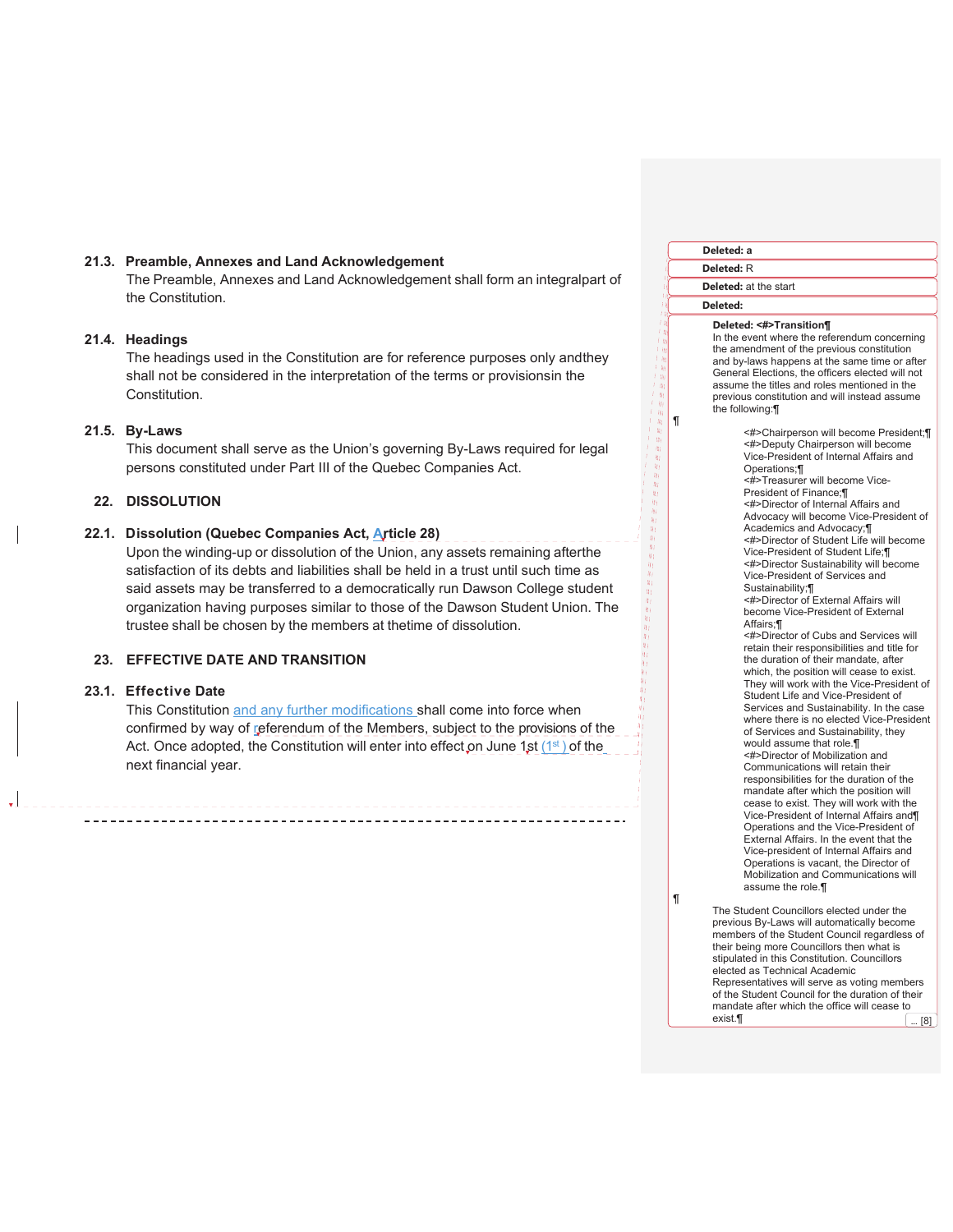## **ANNEX A : FEES**

# **1. Membership Base Fees (Accreditation Act, Article 52)**

The base membership fees are a total of **twenty-two dollars (\$22.00 CAD)** per semester for Full-Time Students and a total of **eleven dollars (\$11.00 CAD) per semester** for Part-Time Students as of the passing of this document. Fees will be revised every 3 years and willbe adjusted according to the Consumer Price Index (CPI) rounded to the nearest half-dollar.

#### **2. Dental and Health Insurance Fee**

The Dental and Health Insurance Plan offered to Members of the Union is a noncompulsory fee adopted by way of a referendum. Any modification to the plan and/or the addition of an administrative fee which would incur a fee change requires a vote in a referendum with exception to organic increases. Members may choose to opt out in certain parts of the fees in accordance with the terms and conditions of the plan.

|          | Deleted: a        |  |
|----------|-------------------|--|
|          | <b>Deleted: T</b> |  |
| Deleted: |                   |  |
|          | <b>Deleted: T</b> |  |
|          | <b>Deleted: D</b> |  |
|          | <b>Deleted: E</b> |  |
|          | <b>Deleted: D</b> |  |
|          |                   |  |
|          | Deleted: p        |  |
|          | Deleted: m        |  |
|          |                   |  |